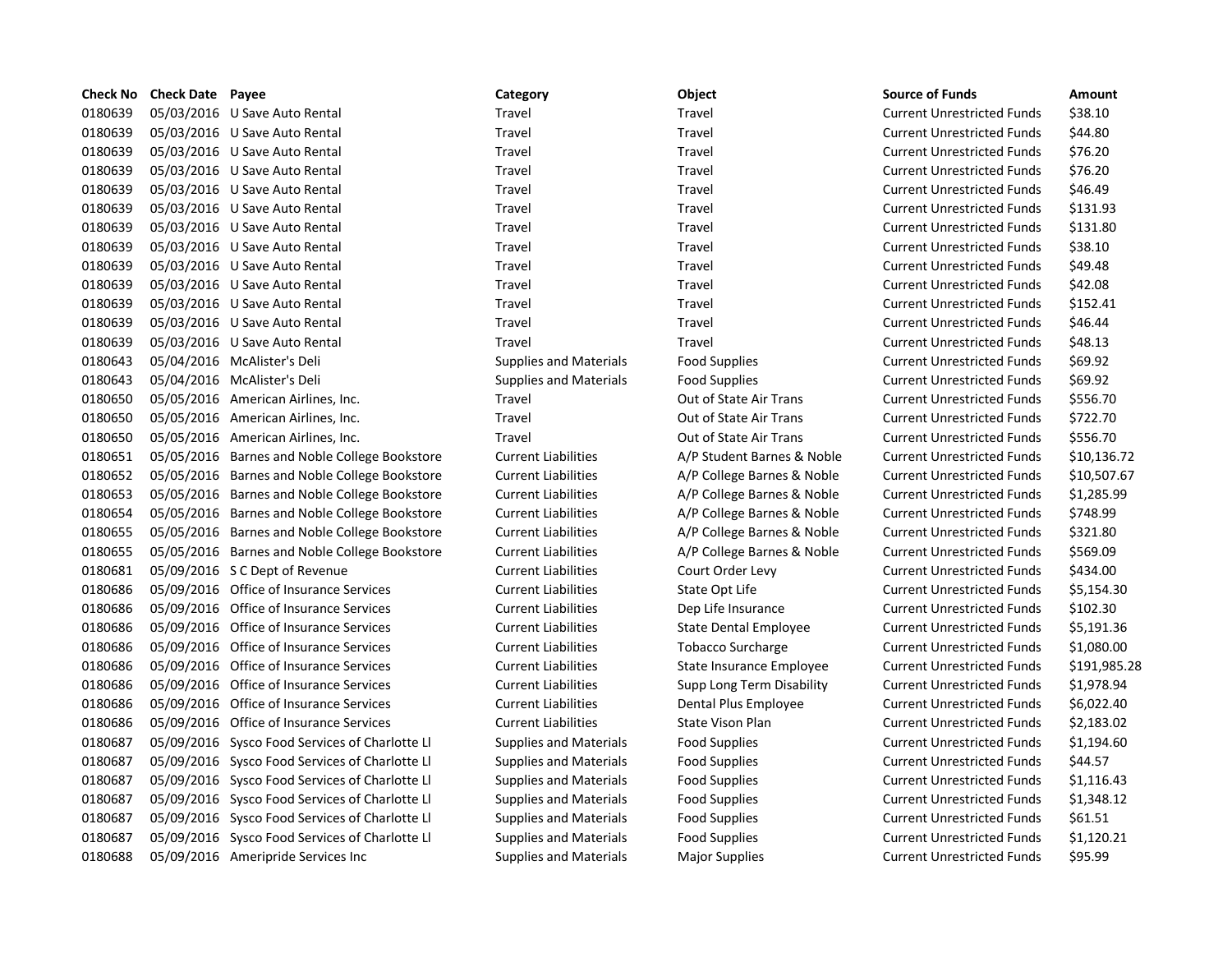| <b>Check No</b> | <b>Check Date Payee</b> |                                           | Category                      | Object                             | <b>Source of Funds</b>            | Amount     |
|-----------------|-------------------------|-------------------------------------------|-------------------------------|------------------------------------|-----------------------------------|------------|
| 0180689         |                         | 05/09/2016 Anderson Stamp and Engraving   | Supplies and Materials        | <b>Other Supplies</b>              | <b>Current Unrestricted Funds</b> | \$49.57    |
| 0180690         |                         | 05/09/2016 Boans Locksmith Shop           | <b>Contractual Services</b>   | <b>Other Professional Services</b> | <b>Current Unrestricted Funds</b> | \$145.00   |
| 0180691         | 05/09/2016 C C Dickson  |                                           | <b>Contractual Services</b>   | General Repair                     | <b>Current Unrestricted Funds</b> | \$99.77    |
| 0180692         |                         | 05/09/2016 City of Rock Hill              | <b>Supplies and Materials</b> | Fuel                               | <b>Current Unrestricted Funds</b> | \$951.21   |
| 0180693         |                         | 05/09/2016 Cox's Rock Hill Inc            | <b>Contractual Services</b>   | <b>Other Professional Services</b> | <b>Current Unrestricted Funds</b> | \$1,020.00 |
| 0180693         |                         | 05/09/2016 Cox's Rock Hill Inc            | <b>Contractual Services</b>   | <b>Other Professional Services</b> | <b>Current Unrestricted Funds</b> | \$1,710.00 |
| 0180694         |                         | 05/09/2016 William A. Dixon               | <b>Contractual Services</b>   | <b>General Repair</b>              | <b>Current Unrestricted Funds</b> | \$2,000.00 |
| 0180695         |                         | 05/09/2016 Drums Tire & Battery Service   | <b>Contractual Services</b>   | Motor Vehicle Repair               | <b>Current Unrestricted Funds</b> | \$2,400.00 |
| 0180695         |                         | 05/09/2016 Drums Tire & Battery Service   | <b>Contractual Services</b>   | Motor Vehicle Repair               | <b>Current Unrestricted Funds</b> | \$1,824.00 |
| 0180695         |                         | 05/09/2016 Drums Tire & Battery Service   | <b>Contractual Services</b>   | Motor Vehicle Repair               | <b>Current Unrestricted Funds</b> | \$296.00   |
| 0180695         |                         | 05/09/2016 Drums Tire & Battery Service   | <b>Contractual Services</b>   | Motor Vehicle Repair               | <b>Current Unrestricted Funds</b> | \$159.20   |
| 0180695         |                         | 05/09/2016 Drums Tire & Battery Service   | <b>Contractual Services</b>   | Motor Vehicle Repair               | <b>Current Unrestricted Funds</b> | \$28.50    |
| 0180695         |                         | 05/09/2016 Drums Tire & Battery Service   | <b>Contractual Services</b>   | Motor Vehicle Repair               | <b>Current Unrestricted Funds</b> | \$58.50    |
| 0180695         |                         | 05/09/2016 Drums Tire & Battery Service   | <b>Contractual Services</b>   | Motor Vehicle Repair               | <b>Current Unrestricted Funds</b> | \$124.00   |
| 0180696         |                         | 05/09/2016 Eagle Wood, Inc.               | <b>Contractual Services</b>   | <b>Other Professional Services</b> | <b>County Projects</b>            | \$2,577.69 |
| 0180697         |                         | 05/09/2016 Education to Go                | <b>Contractual Services</b>   | <b>Other Professional Services</b> | <b>Current Unrestricted Funds</b> | \$715.00   |
| 0180697         |                         | 05/09/2016 Education to Go                | <b>Contractual Services</b>   | <b>Other Professional Services</b> | <b>Current Unrestricted Funds</b> | \$195.00   |
| 0180697         |                         | 05/09/2016 Education to Go                | <b>Contractual Services</b>   | <b>Other Professional Services</b> | <b>Current Unrestricted Funds</b> | \$23.25    |
| 0180698         |                         | 05/09/2016 Fortune Academy Inc            | <b>Contractual Services</b>   | <b>Other Professional Services</b> | <b>Current Unrestricted Funds</b> | \$4,823.00 |
| 0180699         |                         | 05/09/2016 Gateway Supply Company         | <b>Contractual Services</b>   | General Repair                     | <b>Current Unrestricted Funds</b> | \$163.71   |
| 0180699         |                         | 05/09/2016 Gateway Supply Company         | <b>Contractual Services</b>   | General Repair                     | <b>Current Unrestricted Funds</b> | $$-3.06$   |
| 0180700         |                         | 05/09/2016 Graybar Electric Co            | <b>Contractual Services</b>   | General Repair                     | <b>Current Unrestricted Funds</b> | \$181.03   |
| 0180700         |                         | 05/09/2016 Graybar Electric Co            | <b>Contractual Services</b>   | General Repair                     | <b>Current Unrestricted Funds</b> | $$-79.44$  |
| 0180701         |                         | 05/09/2016 HelpSystems LLC                | <b>Contractual Services</b>   | <b>Other Contractual Services</b>  | <b>Current Unrestricted Funds</b> | \$1,103.00 |
| 0180701         |                         | 05/09/2016 HelpSystems LLC                | <b>Contractual Services</b>   | <b>Other Contractual Services</b>  | <b>Current Unrestricted Funds</b> | \$825.00   |
| 0180702         |                         | 05/09/2016 Honey Baked Ham Company        | <b>Supplies and Materials</b> | <b>Food Supplies</b>               | <b>Current Unrestricted Funds</b> | \$415.12   |
| 0180702         |                         | 05/09/2016 Honey Baked Ham Company        | Supplies and Materials        | <b>Food Supplies</b>               | <b>Current Unrestricted Funds</b> | \$195.75   |
| 0180702         |                         | 05/09/2016 Honey Baked Ham Company        | <b>Supplies and Materials</b> | <b>Food Supplies</b>               | <b>Current Unrestricted Funds</b> | \$123.29   |
| 0180703         |                         | 05/09/2016 Love Security Services Inc     | <b>Contractual Services</b>   | <b>Other Contractual Services</b>  | <b>Current Unrestricted Funds</b> | \$588.60   |
| 0180703         |                         | 05/09/2016 Love Security Services Inc     | <b>Contractual Services</b>   | <b>Other Contractual Services</b>  | <b>Current Unrestricted Funds</b> | \$591.30   |
| 0180704         |                         | 05/09/2016 Melanie Rowe Catering          | <b>Supplies and Materials</b> | <b>Food Supplies</b>               | <b>Current Unrestricted Funds</b> | \$208.80   |
| 0180704         |                         | 05/09/2016 Melanie Rowe Catering          | Supplies and Materials        | <b>Food Supplies</b>               | <b>Current Unrestricted Funds</b> | \$387.80   |
| 0180705         |                         | 05/09/2016 Merus Refreshment Services Inc | Supplies and Materials        | <b>Food Supplies</b>               | <b>Current Unrestricted Funds</b> | \$533.93   |
| 0180705         |                         | 05/09/2016 Merus Refreshment Services Inc | <b>Supplies and Materials</b> | <b>Food Supplies</b>               | <b>Current Unrestricted Funds</b> | \$359.25   |
| 0180706         |                         | 05/09/2016 Mid-Carolina Ahec, Inc.        | <b>Contractual Services</b>   | <b>Other Professional Services</b> | <b>Current Unrestricted Funds</b> | \$52.00    |
| 0180707         | 05/09/2016 Panera Llc   |                                           | Supplies and Materials        | <b>Food Supplies</b>               | <b>Current Unrestricted Funds</b> | \$59.35    |
| 0180707         | 05/09/2016 Panera Llc   |                                           | <b>Supplies and Materials</b> | <b>Food Supplies</b>               | <b>Current Unrestricted Funds</b> | \$66.97    |
| 0180707         | 05/09/2016 Panera Llc   |                                           | Supplies and Materials        | <b>Food Supplies</b>               | <b>Current Unrestricted Funds</b> | \$122.03   |
| 0180707         | 05/09/2016 Panera Llc   |                                           | <b>Supplies and Materials</b> | <b>Food Supplies</b>               | <b>Current Unrestricted Funds</b> | \$258.67   |
| 0180708         | 05/09/2016 Pit Crew     |                                           | <b>Contractual Services</b>   | <b>General Repair</b>              | <b>Current Unrestricted Funds</b> | \$712.75   |
|                 |                         |                                           |                               |                                    |                                   |            |

# Contractual Services **Contractual Services** Other Professional Services Contractual Services **Contractual Services** Other Professional Services Contractual Services **Contractual Services** Other Professional Services Contractual Services **Contractual Services** Contractual Services Contractual Services **Contractual Services** Contractual Services Contractual Services **Inco Contractual Services** Contractual Services Contractual Services **Contractual Services** Other Contractual Services Contractual Services **Contractual Services** Other Professional Services

| Category                      | Object                             | <b>Source of Funds</b>            | Amount     |
|-------------------------------|------------------------------------|-----------------------------------|------------|
| <b>Supplies and Materials</b> | <b>Other Supplies</b>              | <b>Current Unrestricted Funds</b> | \$49.57    |
| <b>Contractual Services</b>   | <b>Other Professional Services</b> | <b>Current Unrestricted Funds</b> | \$145.00   |
| <b>Contractual Services</b>   | General Repair                     | <b>Current Unrestricted Funds</b> | \$99.77    |
| <b>Supplies and Materials</b> | Fuel                               | <b>Current Unrestricted Funds</b> | \$951.21   |
| <b>Contractual Services</b>   | <b>Other Professional Services</b> | <b>Current Unrestricted Funds</b> | \$1,020.00 |
| <b>Contractual Services</b>   | <b>Other Professional Services</b> | <b>Current Unrestricted Funds</b> | \$1,710.00 |
| <b>Contractual Services</b>   | General Repair                     | <b>Current Unrestricted Funds</b> | \$2,000.00 |
| <b>Contractual Services</b>   | Motor Vehicle Repair               | <b>Current Unrestricted Funds</b> | \$2,400.00 |
| <b>Contractual Services</b>   | Motor Vehicle Repair               | <b>Current Unrestricted Funds</b> | \$1,824.00 |
| <b>Contractual Services</b>   | Motor Vehicle Repair               | Current Unrestricted Funds        | \$296.00   |
| <b>Contractual Services</b>   | Motor Vehicle Repair               | <b>Current Unrestricted Funds</b> | \$159.20   |
| <b>Contractual Services</b>   | Motor Vehicle Repair               | <b>Current Unrestricted Funds</b> | \$28.50    |
| <b>Contractual Services</b>   | Motor Vehicle Repair               | <b>Current Unrestricted Funds</b> | \$58.50    |
| <b>Contractual Services</b>   | Motor Vehicle Repair               | <b>Current Unrestricted Funds</b> | \$124.00   |
| <b>Contractual Services</b>   | <b>Other Professional Services</b> | <b>County Projects</b>            | \$2,577.69 |
| <b>Contractual Services</b>   | <b>Other Professional Services</b> | <b>Current Unrestricted Funds</b> | \$715.00   |
| <b>Contractual Services</b>   | <b>Other Professional Services</b> | <b>Current Unrestricted Funds</b> | \$195.00   |
| <b>Contractual Services</b>   | <b>Other Professional Services</b> | <b>Current Unrestricted Funds</b> | \$23.25    |
| <b>Contractual Services</b>   | <b>Other Professional Services</b> | <b>Current Unrestricted Funds</b> | \$4,823.00 |
| <b>Contractual Services</b>   | General Repair                     | <b>Current Unrestricted Funds</b> | \$163.71   |
| <b>Contractual Services</b>   | General Repair                     | <b>Current Unrestricted Funds</b> | $$-3.06$   |
| <b>Contractual Services</b>   | General Repair                     | <b>Current Unrestricted Funds</b> | \$181.03   |
| <b>Contractual Services</b>   | General Repair                     | <b>Current Unrestricted Funds</b> | $5-79.44$  |
| <b>Contractual Services</b>   | <b>Other Contractual Services</b>  | <b>Current Unrestricted Funds</b> | \$1,103.00 |
| <b>Contractual Services</b>   | <b>Other Contractual Services</b>  | <b>Current Unrestricted Funds</b> | \$825.00   |
| <b>Supplies and Materials</b> | <b>Food Supplies</b>               | <b>Current Unrestricted Funds</b> | \$415.12   |
| <b>Supplies and Materials</b> | <b>Food Supplies</b>               | <b>Current Unrestricted Funds</b> | \$195.75   |
| <b>Supplies and Materials</b> | <b>Food Supplies</b>               | <b>Current Unrestricted Funds</b> | \$123.29   |
| <b>Contractual Services</b>   | <b>Other Contractual Services</b>  | <b>Current Unrestricted Funds</b> | \$588.60   |
| <b>Contractual Services</b>   | <b>Other Contractual Services</b>  | <b>Current Unrestricted Funds</b> | \$591.30   |
| <b>Supplies and Materials</b> | <b>Food Supplies</b>               | <b>Current Unrestricted Funds</b> | \$208.80   |
| <b>Supplies and Materials</b> | <b>Food Supplies</b>               | <b>Current Unrestricted Funds</b> | \$387.80   |
| <b>Supplies and Materials</b> | <b>Food Supplies</b>               | <b>Current Unrestricted Funds</b> | \$533.93   |
| <b>Supplies and Materials</b> | <b>Food Supplies</b>               | <b>Current Unrestricted Funds</b> | \$359.25   |
| <b>Contractual Services</b>   | <b>Other Professional Services</b> | <b>Current Unrestricted Funds</b> | \$52.00    |
| <b>Supplies and Materials</b> | <b>Food Supplies</b>               | <b>Current Unrestricted Funds</b> | \$59.35    |
| <b>Supplies and Materials</b> | <b>Food Supplies</b>               | <b>Current Unrestricted Funds</b> | \$66.97    |
| <b>Supplies and Materials</b> | <b>Food Supplies</b>               | <b>Current Unrestricted Funds</b> | \$122.03   |
| <b>Supplies and Materials</b> | <b>Food Supplies</b>               | <b>Current Unrestricted Funds</b> | \$258.67   |
| Contractual Company           | Conoral Donair                     | Curront Unroctrictod Funde        | 67127      |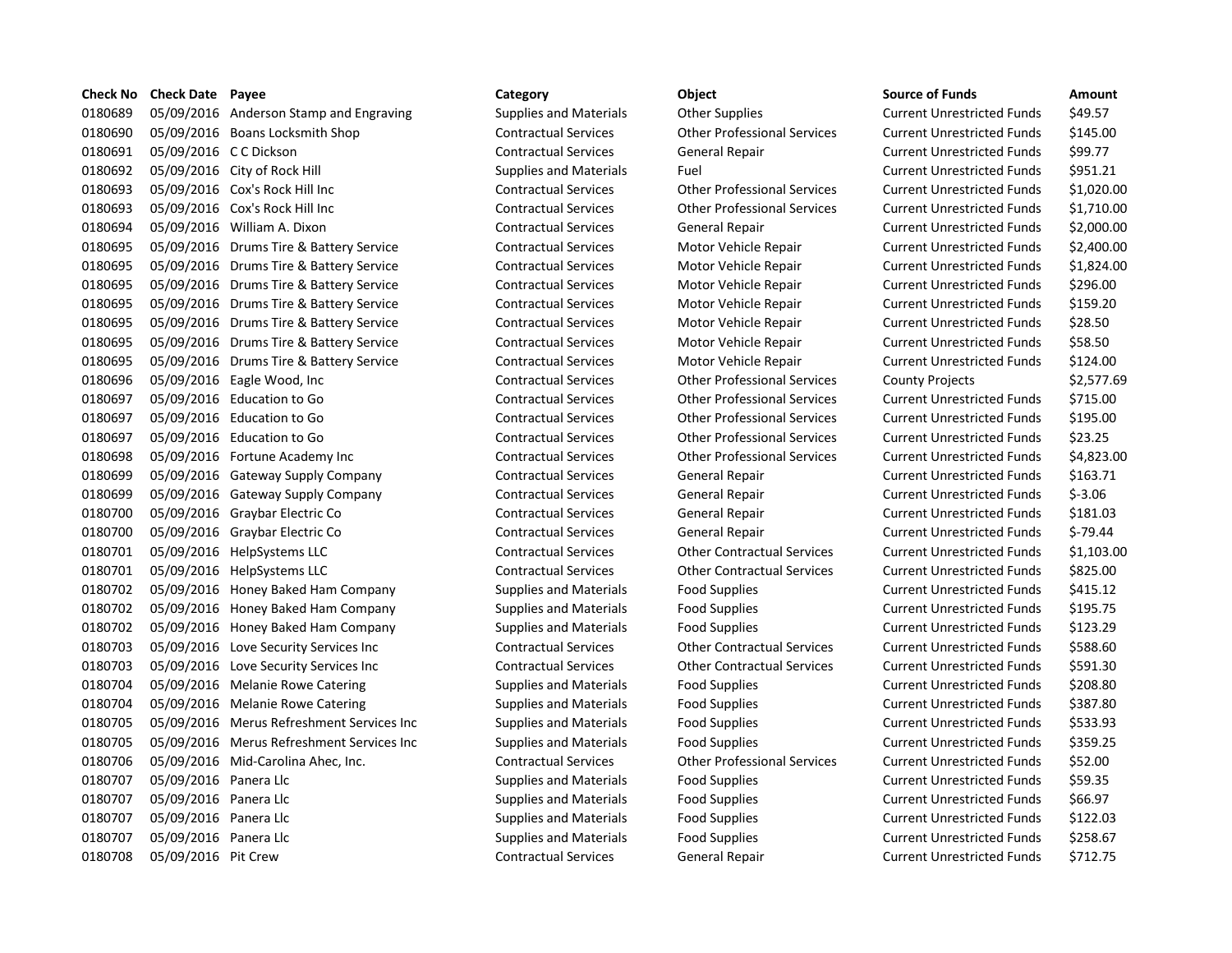|         | Check No Check Date Payee |                                                | Category                      | Object                             | <b>Source of Funds</b>            | Amount     |
|---------|---------------------------|------------------------------------------------|-------------------------------|------------------------------------|-----------------------------------|------------|
| 0180709 |                           | 05/09/2016 Porter Paints                       | <b>Contractual Services</b>   | General Repair                     | <b>Current Unrestricted Funds</b> | \$46.74    |
| 0180709 |                           | 05/09/2016 Porter Paints                       | <b>Contractual Services</b>   | General Repair                     | <b>Current Unrestricted Funds</b> | \$67.42    |
| 0180709 |                           | 05/09/2016 Porter Paints                       | <b>Contractual Services</b>   | General Repair                     | <b>Current Unrestricted Funds</b> | $$-57.13$  |
| 0180710 | 05/09/2016 Quick Fuel     |                                                | <b>Supplies and Materials</b> | Fuel                               | <b>Current Unrestricted Funds</b> | \$865.66   |
| 0180711 |                           | 05/09/2016 Rock Hill Truck & Trailer & Sales,  | <b>Contractual Services</b>   | Motor Vehicle Repair               | <b>Current Unrestricted Funds</b> | \$219.90   |
| 0180711 |                           | 05/09/2016 Rock Hill Truck & Trailer & Sales,  | <b>Contractual Services</b>   | Motor Vehicle Repair               | <b>Current Unrestricted Funds</b> | \$115.00   |
| 0180712 |                           | 05/09/2016 Siteone Landscape Supply, Llc       | <b>Supplies and Materials</b> | <b>Maintenance Supplies</b>        | <b>Current Unrestricted Funds</b> | \$952.30   |
| 0180712 |                           | 05/09/2016 Siteone Landscape Supply, Llc       | Supplies and Materials        | Maintenance Supplies               | <b>Current Unrestricted Funds</b> | \$101.04   |
| 0180712 |                           | 05/09/2016 Siteone Landscape Supply, Llc       | <b>Supplies and Materials</b> | <b>Maintenance Supplies</b>        | <b>Current Unrestricted Funds</b> | \$5.35     |
| 0180713 | 05/09/2016 Staffmark      |                                                | <b>Contractual Services</b>   | <b>Other Contractual Services</b>  | <b>Current Unrestricted Funds</b> | \$509.36   |
| 0180713 | 05/09/2016 Staffmark      |                                                | <b>Contractual Services</b>   | <b>Other Contractual Services</b>  | <b>Current Unrestricted Funds</b> | \$509.36   |
| 0180713 | 05/09/2016 Staffmark      |                                                | <b>Contractual Services</b>   | <b>Other Contractual Services</b>  | <b>Current Unrestricted Funds</b> | \$293.20   |
| 0180713 | 05/09/2016 Staffmark      |                                                | <b>Contractual Services</b>   | <b>Other Contractual Services</b>  | <b>Current Unrestricted Funds</b> | \$252.89   |
| 0180713 | 05/09/2016 Staffmark      |                                                | <b>Contractual Services</b>   | <b>Other Professional Services</b> | <b>Current Unrestricted Funds</b> | \$252.89   |
| 0180713 | 05/09/2016 Staffmark      |                                                | <b>Contractual Services</b>   | <b>Other Professional Services</b> | <b>Current Unrestricted Funds</b> | \$293.20   |
| 0180714 |                           | 05/09/2016 Unified Av Systems                  | Supplies and Materials        | <b>Education Supplies</b>          | <b>Current Unrestricted Funds</b> | \$7,300.0  |
| 0180715 |                           | 05/09/2016 Waiter's Choice Catering            | Supplies and Materials        | <b>Food Supplies</b>               | <b>Current Unrestricted Funds</b> | \$421.36   |
| 0180715 |                           | 05/09/2016 Waiter's Choice Catering            | Supplies and Materials        | <b>Food Supplies</b>               | <b>Current Unrestricted Funds</b> | \$343.06   |
| 0180715 |                           | 05/09/2016 Waiter's Choice Catering            | <b>Supplies and Materials</b> | <b>Food Supplies</b>               | <b>Current Unrestricted Funds</b> | \$371.82   |
| 0180715 |                           | 05/09/2016 Waiter's Choice Catering            | Supplies and Materials        | <b>Food Supplies</b>               | <b>Current Unrestricted Funds</b> | \$353.82   |
| 0180715 |                           | 05/09/2016 Waiter's Choice Catering            | Supplies and Materials        | <b>Food Supplies</b>               | <b>Current Unrestricted Funds</b> | \$203.82   |
| 0180715 |                           | 05/09/2016 Waiter's Choice Catering            | Supplies and Materials        | <b>Food Supplies</b>               | <b>Current Unrestricted Funds</b> | \$5,333.8  |
| 0180715 |                           | 05/09/2016 Waiter's Choice Catering            | Supplies and Materials        | <b>Food Supplies</b>               | <b>Current Unrestricted Funds</b> | \$560.68   |
| 0180716 |                           | 05/09/2016 West Group                          | Equipment                     | Library Books, Maps & Film         | <b>Current Unrestricted Funds</b> | \$764.67   |
| 0180717 |                           | 05/09/2016 Xerox Corporation                   | <b>Fixed Charges</b>          | Leased To Own Equip                | <b>Current Unrestricted Funds</b> | \$936.25   |
| 0180717 |                           | 05/09/2016 Xerox Corporation                   | <b>Fixed Charges</b>          | Leased To Own Equip                | <b>Current Unrestricted Funds</b> | \$732.70   |
| 0180718 |                           | 05/09/2016 Act Compass/Esl Course Placement Se | <b>Contractual Services</b>   | <b>Other Professional Services</b> | <b>Current Unrestricted Funds</b> | \$228.25   |
| 0180719 |                           | 05/09/2016 Jack L. Anthony, JR                 | <b>Contractual Services</b>   | <b>Other Professional Services</b> | <b>Current Unrestricted Funds</b> | \$2,991.4  |
| 0180720 |                           | 05/09/2016 Arcpoint Labs                       | <b>Contractual Services</b>   | <b>Other Professional Services</b> | <b>Current Unrestricted Funds</b> | \$30.00    |
| 0180721 |                           | 05/09/2016 Careeramerica                       | <b>Contractual Services</b>   | <b>Other Professional Services</b> | <b>Current Unrestricted Funds</b> | \$3,250.0  |
| 0180722 |                           | 05/09/2016 City Electric Accounts - Sc         | <b>Contractual Services</b>   | General Repair                     | <b>Current Unrestricted Funds</b> | \$85.75    |
| 0180722 |                           | 05/09/2016 City Electric Accounts - Sc         | <b>Contractual Services</b>   | General Repair                     | <b>Current Unrestricted Funds</b> | \$181.80   |
| 0180722 |                           | 05/09/2016 City Electric Accounts - Sc         | <b>Contractual Services</b>   | General Repair                     | <b>Current Unrestricted Funds</b> | $$-193.63$ |
| 0180723 |                           | 05/09/2016 Dade Paper and Bag Co               | <b>Supplies and Materials</b> | Janitorial Supplies                | <b>Current Unrestricted Funds</b> | \$3,515.6  |
| 0180724 |                           | 05/09/2016 Davis & Floyd, Inc.                 | Permanent Improvements        | Fees, Arch, Eng & Other            | Unexpended Plant                  | \$3,027.0  |
| 0180724 |                           | 05/09/2016 Davis & Floyd, Inc.                 | Permanent Improvements        | Reimbursables                      | Unexpended Plant                  | \$115.48   |
| 0180725 |                           | 05/09/2016 ESP Associates PA                   | Permanent Improvements        | Fees, Arch, Eng & Other            | <b>Master Plan</b>                | \$6,300.0  |
| 0180726 |                           | 05/09/2016 Interior Plantscapes Llc            | <b>Contractual Services</b>   | <b>Other Professional Services</b> | <b>Current Unrestricted Funds</b> | \$305.00   |
| 0180727 |                           | 05/09/2016 Keck and Wood, Inc                  | Permanent Improvements        | Fees, Arch, Eng & Other            | Unexpended Plant                  | \$6,503.4  |
| 0180728 |                           | 05/09/2016 Oakes Appliance and Refrigeration L | <b>Contractual Services</b>   | General Repair                     | <b>Current Unrestricted Funds</b> | \$581.00   |

## Contractual Services **Statemark Contractual Services** Contractual Services Contractual Services **Contractual Services** Other Contractual Services Contractual Services **Contractual Services** Other Contractual Services Contractual Services **Contractual Services** Other Contractual Services Contractual Services **Contractual Services** Other Professional Services Contractual Services **Statemark Contractual Services** Other Professional Services Equipment Library Books, Maps & Film Se Contractual Services **Contractual Services** Current Services Current Services Contractual Services **Contractual Services** Other Professional Services Contractual Services **Contractual Services** Contractual Services

| Category                      | Object                             | <b>Source of Funds</b>            | Amount     |
|-------------------------------|------------------------------------|-----------------------------------|------------|
| <b>Contractual Services</b>   | General Repair                     | <b>Current Unrestricted Funds</b> | \$46.74    |
| <b>Contractual Services</b>   | General Repair                     | <b>Current Unrestricted Funds</b> | \$67.42    |
| <b>Contractual Services</b>   | General Repair                     | <b>Current Unrestricted Funds</b> | $$-57.13$  |
| <b>Supplies and Materials</b> | Fuel                               | <b>Current Unrestricted Funds</b> | \$865.66   |
| <b>Contractual Services</b>   | Motor Vehicle Repair               | <b>Current Unrestricted Funds</b> | \$219.90   |
| <b>Contractual Services</b>   | Motor Vehicle Repair               | <b>Current Unrestricted Funds</b> | \$115.00   |
| <b>Supplies and Materials</b> | <b>Maintenance Supplies</b>        | <b>Current Unrestricted Funds</b> | \$952.30   |
| <b>Supplies and Materials</b> | <b>Maintenance Supplies</b>        | <b>Current Unrestricted Funds</b> | \$101.04   |
| <b>Supplies and Materials</b> | <b>Maintenance Supplies</b>        | <b>Current Unrestricted Funds</b> | \$5.35     |
| <b>Contractual Services</b>   | <b>Other Contractual Services</b>  | <b>Current Unrestricted Funds</b> | \$509.36   |
| <b>Contractual Services</b>   | <b>Other Contractual Services</b>  | <b>Current Unrestricted Funds</b> | \$509.36   |
| <b>Contractual Services</b>   | <b>Other Contractual Services</b>  | <b>Current Unrestricted Funds</b> | \$293.20   |
| <b>Contractual Services</b>   | <b>Other Contractual Services</b>  | <b>Current Unrestricted Funds</b> | \$252.89   |
| <b>Contractual Services</b>   | <b>Other Professional Services</b> | <b>Current Unrestricted Funds</b> | \$252.89   |
| <b>Contractual Services</b>   | <b>Other Professional Services</b> | <b>Current Unrestricted Funds</b> | \$293.20   |
| <b>Supplies and Materials</b> | <b>Education Supplies</b>          | <b>Current Unrestricted Funds</b> | \$7,300.00 |
| <b>Supplies and Materials</b> | <b>Food Supplies</b>               | <b>Current Unrestricted Funds</b> | \$421.36   |
| <b>Supplies and Materials</b> | <b>Food Supplies</b>               | <b>Current Unrestricted Funds</b> | \$343.06   |
| <b>Supplies and Materials</b> | <b>Food Supplies</b>               | <b>Current Unrestricted Funds</b> | \$371.82   |
| <b>Supplies and Materials</b> | <b>Food Supplies</b>               | <b>Current Unrestricted Funds</b> | \$353.82   |
| <b>Supplies and Materials</b> | <b>Food Supplies</b>               | <b>Current Unrestricted Funds</b> | \$203.82   |
| <b>Supplies and Materials</b> | <b>Food Supplies</b>               | <b>Current Unrestricted Funds</b> | \$5,333.84 |
| <b>Supplies and Materials</b> | <b>Food Supplies</b>               | <b>Current Unrestricted Funds</b> | \$560.68   |
| Equipment                     | Library Books, Maps & Film         | <b>Current Unrestricted Funds</b> | \$764.67   |
| <b>Fixed Charges</b>          | Leased To Own Equip                | <b>Current Unrestricted Funds</b> | \$936.25   |
| <b>Fixed Charges</b>          | Leased To Own Equip                | <b>Current Unrestricted Funds</b> | \$732.70   |
| <b>Contractual Services</b>   | <b>Other Professional Services</b> | <b>Current Unrestricted Funds</b> | \$228.25   |
| <b>Contractual Services</b>   | <b>Other Professional Services</b> | <b>Current Unrestricted Funds</b> | \$2,991.43 |
| <b>Contractual Services</b>   | <b>Other Professional Services</b> | <b>Current Unrestricted Funds</b> | \$30.00    |
| <b>Contractual Services</b>   | <b>Other Professional Services</b> | <b>Current Unrestricted Funds</b> | \$3,250.00 |
| <b>Contractual Services</b>   | General Repair                     | <b>Current Unrestricted Funds</b> | \$85.75    |
| <b>Contractual Services</b>   | General Repair                     | <b>Current Unrestricted Funds</b> | \$181.80   |
| <b>Contractual Services</b>   | General Repair                     | <b>Current Unrestricted Funds</b> | $$-193.63$ |
| <b>Supplies and Materials</b> | Janitorial Supplies                | <b>Current Unrestricted Funds</b> | \$3,515.66 |
| Permanent Improvements        | Fees, Arch, Eng & Other            | Unexpended Plant                  | \$3,027.00 |
| Permanent Improvements        | Reimbursables                      | Unexpended Plant                  | \$115.48   |
| Permanent Improvements        | Fees, Arch, Eng & Other            | Master Plan                       | \$6,300.00 |
| <b>Contractual Services</b>   | <b>Other Professional Services</b> | <b>Current Unrestricted Funds</b> | \$305.00   |
| Permanent Improvements        | Fees, Arch, Eng & Other            | Unexpended Plant                  | \$6,503.49 |
| Contractual Sorvices          | Gonoral Popair                     | Curront Unroctrictod Funde        | CEQ1 NO    |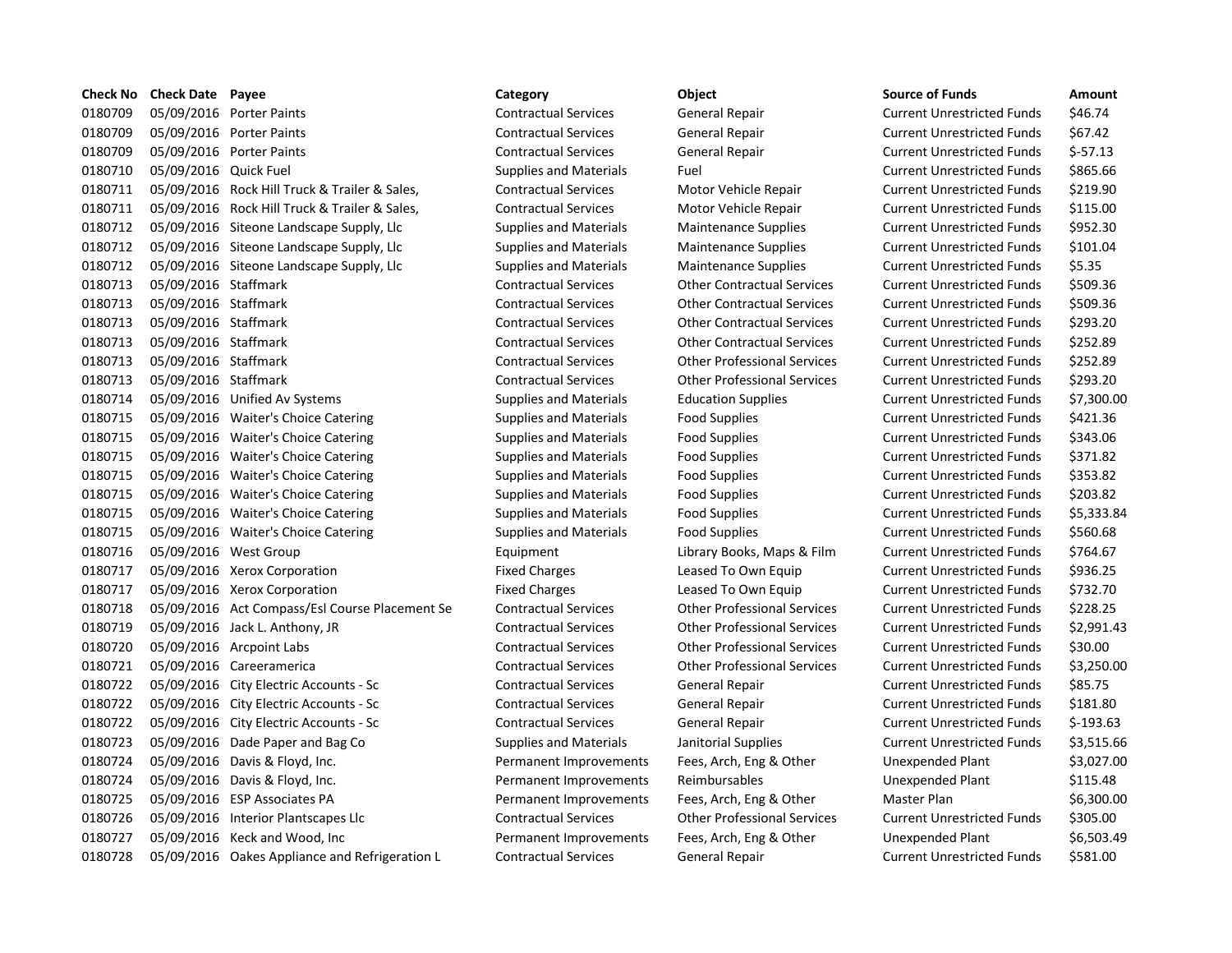| LIIELK IVU | LIIELK DALE | rayee                                  |
|------------|-------------|----------------------------------------|
| 0180729    | 05/09/2016  | <b>Praxair Distribution Inc</b>        |
| 0180730    | 05/09/2016  | Siteone Landscape Supply, Llc          |
| 0180730    | 05/09/2016  | Siteone Landscape Supply, Llc          |
| 0180730    | 05/09/2016  | Siteone Landscape Supply, Llc          |
| 0180730    | 05/09/2016  | Siteone Landscape Supply, Llc          |
| 0180730    | 05/09/2016  | Siteone Landscape Supply, Llc          |
| 0180730    | 05/09/2016  | Siteone Landscape Supply, Llc          |
| 0180730    | 05/09/2016  | Siteone Landscape Supply, Llc          |
| 0180730    | 05/09/2016  | Siteone Landscape Supply, Llc          |
| 0180730    | 05/09/2016  | Siteone Landscape Supply, Llc          |
| 0180730    | 05/09/2016  | Siteone Landscape Supply, Llc          |
| 0180730    | 05/09/2016  | Siteone Landscape Supply, Llc          |
| 0180730    | 05/09/2016  | Siteone Landscape Supply, Llc          |
| 0180730    | 05/09/2016  | Siteone Landscape Supply, Llc          |
| 0180730    | 05/09/2016  | Siteone Landscape Supply, Llc          |
| 0180730    | 05/09/2016  | Siteone Landscape Supply, Llc          |
| 0180730    | 05/09/2016  | Siteone Landscape Supply, Llc          |
| 0180730    | 05/09/2016  | Siteone Landscape Supply, Llc          |
| 0180730    | 05/09/2016  | Siteone Landscape Supply, Llc          |
| 0180730    | 05/09/2016  | Siteone Landscape Supply, Llc          |
| 0180730    | 05/09/2016  | Siteone Landscape Supply, Llc          |
| 0180730    | 05/09/2016  | Siteone Landscape Supply, Llc          |
| 0180730    | 05/09/2016  | Siteone Landscape Supply, Llc          |
| 0180730    | 05/09/2016  | Siteone Landscape Supply, Llc          |
| 0180731    | 05/09/2016  | Snipes                                 |
| 0180732    | 05/09/2016  | Solarwinds Inc                         |
| 0180733    | 05/09/2016  | <b>Watson Tate Savory Architects I</b> |
| 0180736    | 05/10/2016  | Ad Astra Information Systems Ll        |
| 0180741    | 05/10/2016  | <b>Jrcert</b>                          |
| 0180741    | 05/10/2016  | Jrcert                                 |
| 0180744    | 05/10/2016  | New Horizons Computer Learnir          |
| 0180745    | 05/10/2016  | Panera Llc                             |
| 0180761    | 05/11/2016  | <b>Sams Club Direct</b>                |
| 0180761    | 05/11/2016  | Sams Club Direct                       |
| 0180761    | 05/11/2016  | <b>Sams Club Direct</b>                |
| 0180761    | 05/11/2016  | <b>Sams Club Direct</b>                |
| 0180761    | 05/11/2016  | Sams Club Direct                       |
| 0180761    | 05/11/2016  | <b>Sams Club Direct</b>                |
| 0180761    | 05/11/2016  | <b>Sams Club Direct</b>                |
| 0180761    | 05/11/2016  | <b>Sams Club Direct</b>                |

**Check No Check Date Payee Category Object Source of Funds Amount** Supplies and Materials **Education Supplies 6** 001 Current Unrestricted Funds 5368.76 Permanent Improvements Other Permanent Imp Unexpended Plant \$-176.55 Permanent Improvements Other Permanent Imp Unexpended Plant \$1,098.00 Permanent Improvements Other Permanent Imp Unexpended Plant \$59.95 Permanent Improvements Other Permanent Imp Unexpended Plant \$179.85 Permanent Improvements Other Permanent Imp Unexpended Plant \$129.50 Permanent Improvements Other Permanent Imp Unexpended Plant \$948.10 Permanent Improvements Other Permanent Imp Unexpended Plant \$99.80 Permanent Improvements Other Permanent Imp Unexpended Plant \$809.10 Permanent Improvements Other Permanent Imp Unexpended Plant \$100.00 Permanent Improvements Other Permanent Imp Unexpended Plant \$441.00 Permanent Improvements Other Permanent Imp Unexpended Plant \$1,106.30 Permanent Improvements Other Permanent Imp Unexpended Plant \$169.00 Permanent Improvements Other Permanent Imp Unexpended Plant \$550.00 Permanent Improvements Other Permanent Imp Unexpended Plant \$122.50 Permanent Improvements Other Permanent Imp Unexpended Plant \$229.00 Permanent Improvements Other Permanent Imp Unexpended Plant \$179.85 Permanent Improvements Other Permanent Imp Unexpended Plant \$44.85 Permanent Improvements Other Permanent Imp Unexpended Plant \$215.25 Permanent Improvements Other Permanent Imp Unexpended Plant \$40.32 Permanent Improvements Other Permanent Imp Unexpended Plant \$150.00 Permanent Improvements Other Permanent Imp Unexpended Plant \$15.00 Permanent Improvements Other Permanent Imp Unexpended Plant \$164.45 Supplies and Materials **Other Supplies County Projects** \$583.05 0180731 05/09/2016 Snipes Supplies and Materials Janitorial Supplies Current Unrestricted Funds \$175.48 Contractual Services **Other Professional Services** Current Unrestricted Funds \$2,059.00 Inc Permanent Improvements Reimbursables Unexpended Plant \$151.12 0132 01675/10/2016 Current Assets Current Assets Prepayments Current Unrestricted Funds \$25,000.00 Fixed Charges **1928** Dues & Membership Fees Current Unrestricted Funds \$250.00 Fixed Charges **12074** Dues & Membership Fees Current Unrestricted Funds \$250.00 ng Cent Travel **Travel Computer Computer Computer Computer Contains Computer Computer Computer Computer Computer** Supplies and Materials Food Supplies **Current Unrestricted Funds** 561.00 0180761 05/11/2016 Sams Club Direct Supplies and Materials Food Supplies Current Unrestricted Funds \$130.59 0180761 05/11/2016 Sams Club Direct Supplies and Materials Food Supplies Current Unrestricted Funds \$84.07 0180761 05/11/2016 Sams Club Direct Supplies and Materials Food Supplies Current Unrestricted Funds \$170.28 0180761 05/11/2016 Sams Club Direct Supplies and Materials Food Supplies Current Unrestricted Funds \$196.84 Supplies and Materials Food Supplies **Supplies Current Unrestricted Funds** \$87.84 Supplies and Materials Food Supplies **Supplies Current Unrestricted Funds** \$69.83 0180761 05/11/2016 Sams Club Direct Supplies and Materials Food Supplies Current Unrestricted Funds \$185.42 0180761 05/11/2016 Sams Club Direct Supplies and Materials Food Supplies Current Unrestricted Funds \$117.62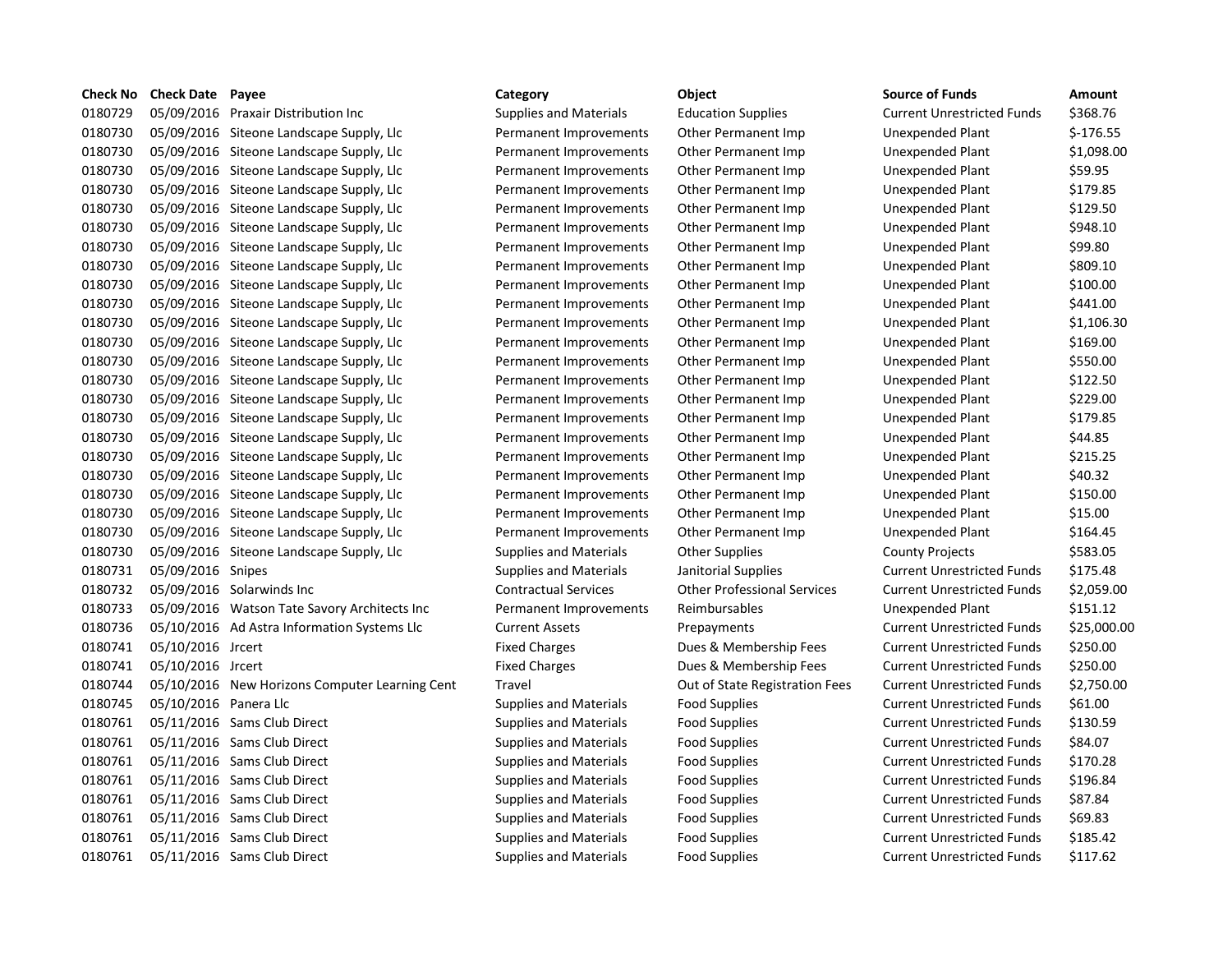| Check No | <b>Check Date Payee</b> |                                              | Category                      | Object                             | <b>Source of Funds</b>            | Amount     |
|----------|-------------------------|----------------------------------------------|-------------------------------|------------------------------------|-----------------------------------|------------|
| 0180761  |                         | 05/11/2016 Sams Club Direct                  | <b>Supplies and Materials</b> | <b>Food Supplies</b>               | <b>Current Unrestricted Funds</b> | \$137.62   |
| 0180767  |                         | 05/13/2016 ESP Associates PA                 | Permanent Improvements        | Fees, Arch, Eng & Other            | Unexpended Plant                  | \$2,124.5  |
| 0180767  |                         | 05/13/2016 ESP Associates PA                 | Permanent Improvements        | Reimbursables                      | Unexpended Plant                  | \$90.90    |
| 0180771  | 05/13/2016 Sled         |                                              | <b>Contractual Services</b>   | <b>Other Professional Services</b> | <b>Current Unrestricted Funds</b> | \$25.00    |
| 0180771  | 05/13/2016 Sled         |                                              | <b>Contractual Services</b>   | <b>Other Professional Services</b> | <b>Current Unrestricted Funds</b> | \$25.00    |
| 0180771  | 05/13/2016 Sled         |                                              | <b>Contractual Services</b>   | <b>Other Professional Services</b> | <b>Current Unrestricted Funds</b> | \$25.00    |
| 0180773  |                         | 05/13/2016 TransNational Charters Corp       | Travel                        | Out of State Air Trans             | <b>Current Unrestricted Funds</b> | \$3,500.0  |
| 0180773  |                         | 05/13/2016 TransNational Charters Corp       | Travel                        | Out of State Registration Fees     | <b>Current Unrestricted Funds</b> | \$530.00   |
| 0180774  |                         | 05/13/2016 Chester Metropolitan District     | <b>Contractual Services</b>   | Utilities                          | <b>Current Unrestricted Funds</b> | \$70.78    |
| 0180777  | 05/17/2016 Cupa-Hr      |                                              | Travel                        | Out of State Registration Fees     | <b>Current Unrestricted Funds</b> | \$865.00   |
| 0180781  |                         | 05/19/2016 Metrolina Library Assoc           | Travel                        | Out of State Registration Fees     | <b>Current Unrestricted Funds</b> | \$80.00    |
| 0180781  |                         | 05/19/2016 Metrolina Library Assoc           | Travel                        | Out of State Registration Fees     | <b>Current Unrestricted Funds</b> | \$80.00    |
| 0180783  |                         | 05/20/2016 Herald Publishing                 | <b>Contractual Services</b>   | Advertising                        | <b>Current Unrestricted Funds</b> | \$2,100.0  |
| 0180783  |                         | 05/20/2016 Herald Publishing                 | <b>Contractual Services</b>   | Advertising                        | <b>Current Unrestricted Funds</b> | \$37.44    |
| 0180784  |                         | 05/20/2016 Love Security Services Inc        | <b>Contractual Services</b>   | <b>Other Contractual Services</b>  | <b>Current Unrestricted Funds</b> | \$583.20   |
| 0180785  |                         | 05/20/2016 Typefocus Inc                     | <b>Contractual Services</b>   | <b>Other Contractual Services</b>  | <b>Current Unrestricted Funds</b> | \$6,000.0  |
| 0180786  |                         | 05/20/2016 Bank of America                   | <b>Current Liabilities</b>    | A/P Bank of America                | <b>Current Unrestricted Funds</b> | \$171,81   |
| 0180787  |                         | 05/20/2016 Cherry Tree, LLC                  | <b>Fixed Charges</b>          | <b>Rent Non State</b>              | <b>Current Unrestricted Funds</b> | \$8,532.5  |
| 0180788  |                         | 05/20/2016 York Technical College Foundation | <b>Fixed Charges</b>          | <b>Rent Non State</b>              | <b>Current Unrestricted Funds</b> | \$3,082.3  |
| 0180788  |                         | 05/20/2016 York Technical College Foundation | <b>Fixed Charges</b>          | <b>Rent Non State</b>              | <b>Current Unrestricted Funds</b> | \$1,607.5  |
| 0180788  |                         | 05/20/2016 York Technical College Foundation | <b>Fixed Charges</b>          | <b>Rent Non State</b>              | <b>Current Unrestricted Funds</b> | \$1,666.6  |
| 0180790  |                         | 05/24/2016 3PLAY Media, Inc.                 | <b>Contractual Services</b>   | <b>Other Professional Services</b> | <b>Current Restricted Funds</b>   | \$6,000.0  |
| 0180791  |                         | 05/24/2016 A&K Painting Company Inc          | <b>Contractual Services</b>   | General Repair                     | <b>Current Unrestricted Funds</b> | \$2,925.0  |
| 0180792  |                         | 05/24/2016 Adams Outdoor Advertising of Nc   | <b>Contractual Services</b>   | Advertising                        | <b>Current Unrestricted Funds</b> | \$1,650.0  |
| 0180793  |                         | 05/24/2016 Airgas Usa, Llc                   | Supplies and Materials        | <b>Education Supplies</b>          | <b>Current Unrestricted Funds</b> | \$23.11    |
| 0180794  |                         | 05/24/2016 Ameripride Services Inc           | <b>Supplies and Materials</b> | <b>Major Supplies</b>              | <b>Current Unrestricted Funds</b> | \$217.32   |
| 0180795  |                         | 05/24/2016 Anderson Stamp and Engraving      | <b>Supplies and Materials</b> | <b>Other Supplies</b>              | <b>Current Unrestricted Funds</b> | \$28.90    |
| 0180796  |                         | 05/24/2016 Associated Microscope             | Supplies and Materials        | <b>Education Supplies</b>          | <b>Current Restricted Funds</b>   | $$1,567$ . |
| 0180796  |                         | 05/24/2016 Associated Microscope             | <b>Supplies and Materials</b> | <b>Education Supplies</b>          | <b>Current Restricted Funds</b>   | \$1,412.0  |
| 0180796  |                         | 05/24/2016 Associated Microscope             | Supplies and Materials        | <b>Education Supplies</b>          | <b>Current Restricted Funds</b>   | \$101.00   |
| 0180796  |                         | 05/24/2016 Associated Microscope             | <b>Supplies and Materials</b> | <b>Education Supplies</b>          | <b>Current Restricted Funds</b>   | \$110.00   |
| 0180796  |                         | 05/24/2016 Associated Microscope             | <b>Supplies and Materials</b> | <b>Education Supplies</b>          | <b>Current Restricted Funds</b>   | \$15.00    |
| 0180797  |                         | 05/24/2016 Boans Locksmith Shop              | <b>Contractual Services</b>   | <b>Other Professional Services</b> | <b>Current Unrestricted Funds</b> | \$105.00   |
| 0180798  | 05/24/2016 C C Dickson  |                                              | <b>Contractual Services</b>   | General Repair                     | <b>Current Unrestricted Funds</b> | \$128.89   |
| 0180799  |                         | 05/24/2016 Canon Solutions America Inc       | <b>Fixed Charges</b>          | <b>Rental Other</b>                | <b>Current Unrestricted Funds</b> | \$45.46    |
| 0180800  |                         | 05/24/2016 Caretaker Management Service Inc  | <b>Contractual Services</b>   | <b>Other Professional Services</b> | <b>Current Unrestricted Funds</b> | \$950.00   |
| 0180800  |                         | 05/24/2016 Caretaker Management Service Inc  | <b>Contractual Services</b>   | <b>Other Contractual Services</b>  | <b>Current Unrestricted Funds</b> | \$1,205.0  |
| 0180801  |                         | 05/24/2016 Carolina Golf Cars                | <b>Contractual Services</b>   | General Repair                     | <b>Current Unrestricted Funds</b> | \$47.50    |
| 0180801  |                         | 05/24/2016 Carolina Golf Cars                | <b>Contractual Services</b>   | General Repair                     | <b>Current Unrestricted Funds</b> | \$95.00    |
| 0180801  |                         | 05/24/2016 Carolina Golf Cars                | <b>Contractual Services</b>   | General Repair                     | <b>Current Unrestricted Funds</b> | \$67.58    |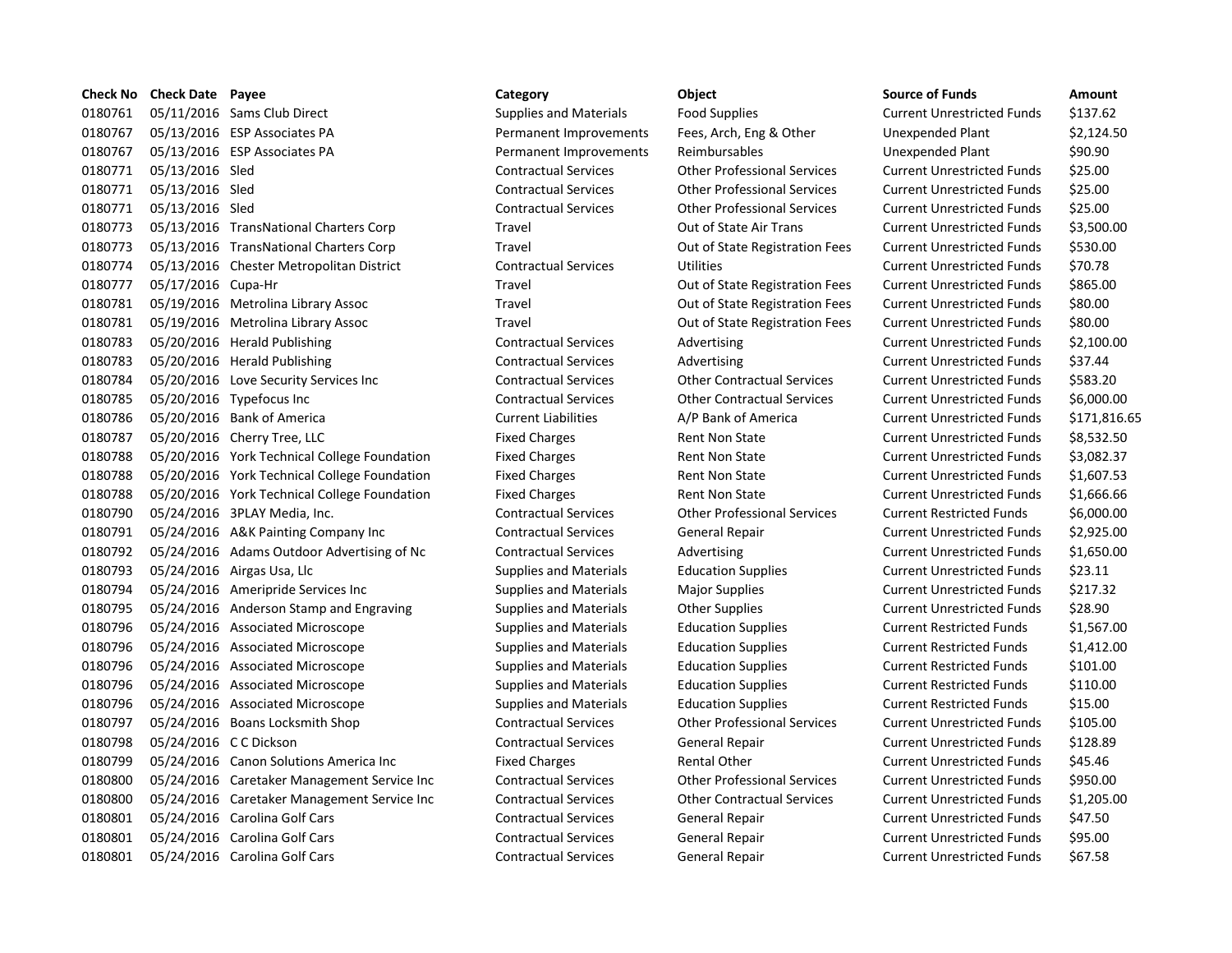| Check No | <b>Check Date Payee</b> |                                            | Category                      | Object                             | <b>Source of Funds</b>            | Amount    |
|----------|-------------------------|--------------------------------------------|-------------------------------|------------------------------------|-----------------------------------|-----------|
| 0180802  |                         | 05/24/2016 Charlotte Tractor Company       | Supplies and Materials        | Maintenance Supplies               | <b>Current Unrestricted Funds</b> | \$378.28  |
| 0180803  |                         | 05/24/2016 City Club of Rock Hill          | <b>Fixed Charges</b>          | Dues & Membership Fees             | <b>Current Unrestricted Funds</b> | \$33.33   |
| 0180804  |                         | 05/24/2016 Complete Partition Repair, Inc. | <b>Contractual Services</b>   | <b>Other Professional Services</b> | <b>Current Unrestricted Funds</b> | \$1,400.0 |
| 0180805  |                         | 05/24/2016 Cox's Rock Hill Inc             | <b>Contractual Services</b>   | <b>Other Professional Services</b> | <b>Current Unrestricted Funds</b> | \$815.00  |
| 0180805  |                         | 05/24/2016 Cox's Rock Hill Inc             | <b>Contractual Services</b>   | <b>Other Professional Services</b> | <b>Current Unrestricted Funds</b> | \$175.00  |
| 0180806  |                         | 05/24/2016 Daikin Applied Americas, Inc    | <b>Contractual Services</b>   | <b>Other Professional Services</b> | <b>Current Unrestricted Funds</b> | \$1,240.0 |
| 0180807  |                         | 05/24/2016 Data Network Solutions Inc      | <b>Contractual Services</b>   | <b>Other Contractual Services</b>  | <b>Current Unrestricted Funds</b> | \$12,614  |
| 0180808  |                         | 05/24/2016 Davis & Floyd, Inc.             | Permanent Improvements        | Reimbursables                      | Unexpended Plant                  | \$110.16  |
| 0180808  |                         | 05/24/2016 Davis & Floyd, Inc.             | Permanent Improvements        | Fees, Arch, Eng & Other            | Unexpended Plant                  | \$7,548.0 |
| 0180808  |                         | 05/24/2016 Davis & Floyd, Inc.             | Permanent Improvements        | Reimbursables                      | Unexpended Plant                  | \$109.62  |
| 0180808  |                         | 05/24/2016 Davis & Floyd, Inc.             | Permanent Improvements        | Fees, Arch, Eng & Other            | Unexpended Plant                  | \$7,148.0 |
| 0180809  |                         | 05/24/2016 Dell Computer Corporation       | <b>Supplies and Materials</b> | <b>Education Supplies</b>          | <b>Current Restricted Funds</b>   | \$1,424.9 |
| 0180809  |                         | 05/24/2016 Dell Computer Corporation       | Supplies and Materials        | <b>Other Supplies</b>              | <b>Current Restricted Funds</b>   | \$1,763.8 |
| 0180809  |                         | 05/24/2016 Dell Computer Corporation       | Supplies and Materials        | <b>Other Supplies</b>              | <b>Current Restricted Funds</b>   | \$352.72  |
| 0180809  |                         | 05/24/2016 Dell Computer Corporation       | Supplies and Materials        | <b>Other Supplies</b>              | <b>Current Restricted Funds</b>   | \$176.36  |
| 0180809  |                         | 05/24/2016 Dell Computer Corporation       | Supplies and Materials        | <b>Other Supplies</b>              | <b>Current Restricted Funds</b>   | \$176.28  |
| 0180809  |                         | 05/24/2016 Dell Computer Corporation       | Supplies and Materials        | <b>Other Supplies</b>              | <b>Current Restricted Funds</b>   | \$132.21  |
| 0180809  |                         | 05/24/2016 Dell Computer Corporation       | Supplies and Materials        | <b>Other Supplies</b>              | <b>Current Restricted Funds</b>   | \$176.36  |
| 0180809  |                         | 05/24/2016 Dell Computer Corporation       | Supplies and Materials        | <b>Other Supplies</b>              | <b>Current Restricted Funds</b>   | \$1,691.8 |
| 0180809  |                         | 05/24/2016 Dell Computer Corporation       | Supplies and Materials        | <b>Other Supplies</b>              | <b>Current Restricted Funds</b>   | \$0.00    |
| 0180809  |                         | 05/24/2016 Dell Computer Corporation       | <b>Contractual Services</b>   | <b>Other Contractual Services</b>  | <b>Current Unrestricted Funds</b> | \$6,780.0 |
| 0180810  | 05/24/2016 Ellucian Inc |                                            | <b>Contractual Services</b>   | <b>Other Professional Services</b> | <b>Current Unrestricted Funds</b> | \$1,704.0 |
| 0180810  | 05/24/2016 Ellucian Inc |                                            | <b>Contractual Services</b>   | <b>Other Professional Services</b> | <b>Current Unrestricted Funds</b> | \$852.00  |
| 0180810  | 05/24/2016 Ellucian Inc |                                            | <b>Contractual Services</b>   | <b>Other Professional Services</b> | <b>Current Unrestricted Funds</b> | \$426.00  |
| 0180810  | 05/24/2016 Ellucian Inc |                                            | <b>Contractual Services</b>   | <b>Other Professional Services</b> | <b>Current Unrestricted Funds</b> | \$9,372.0 |
| 0180811  | 05/24/2016 Fastenal     |                                            | <b>Contractual Services</b>   | <b>Other Contractual Services</b>  | <b>Current Unrestricted Funds</b> | \$254.92  |
| 0180812  |                         | 05/24/2016 Fortune Academy Inc             | <b>Contractual Services</b>   | <b>Other Professional Services</b> | <b>Current Unrestricted Funds</b> | \$539.50  |
| 0180814  |                         | 05/24/2016 Graybar Electric Co             | <b>Contractual Services</b>   | General Repair                     | <b>Current Unrestricted Funds</b> | \$98.51   |
| 0180814  |                         | 05/24/2016 Graybar Electric Co             | <b>Contractual Services</b>   | General Repair                     | <b>Current Unrestricted Funds</b> | \$10.78   |
| 0180814  |                         | 05/24/2016 Graybar Electric Co             | <b>Contractual Services</b>   | General Repair                     | <b>Current Unrestricted Funds</b> | \$0.01    |
| 0180814  |                         | 05/24/2016 Graybar Electric Co             | <b>Contractual Services</b>   | General Repair                     | <b>Current Unrestricted Funds</b> | \$175.90  |
| 0180814  |                         | 05/24/2016 Graybar Electric Co             | <b>Contractual Services</b>   | General Repair                     | <b>Current Unrestricted Funds</b> | \$585.25  |
| 0180815  |                         | 05/24/2016 Honey Baked Ham Company         | Supplies and Materials        | <b>Food Supplies</b>               | <b>Current Unrestricted Funds</b> | \$96.75   |
| 0180815  |                         | 05/24/2016 Honey Baked Ham Company         | Supplies and Materials        | Food Supplies                      | <b>Current Unrestricted Funds</b> | \$200.02  |
| 0180815  |                         | 05/24/2016 Honey Baked Ham Company         | Supplies and Materials        | <b>Food Supplies</b>               | <b>Current Unrestricted Funds</b> | \$452.78  |
| 0180815  |                         | 05/24/2016 Honey Baked Ham Company         | <b>Supplies and Materials</b> | <b>Food Supplies</b>               | <b>Current Unrestricted Funds</b> | \$66.82   |
| 0180815  |                         | 05/24/2016 Honey Baked Ham Company         | Supplies and Materials        | <b>Food Supplies</b>               | <b>Current Unrestricted Funds</b> | \$89.32   |
| 0180816  |                         | 05/24/2016 Interior Plantscapes Llc        | <b>Contractual Services</b>   | <b>Other Professional Services</b> | <b>Current Unrestricted Funds</b> | \$305.00  |
| 0180817  |                         | 05/24/2016 Jacksons Kitchen                | Supplies and Materials        | <b>Food Supplies</b>               | <b>Current Unrestricted Funds</b> | \$1,326.5 |
| 0180817  |                         | 05/24/2016 Jacksons Kitchen                | <b>Supplies and Materials</b> | <b>Food Supplies</b>               | <b>Current Unrestricted Funds</b> | \$770.71  |
|          |                         |                                            |                               |                                    |                                   |           |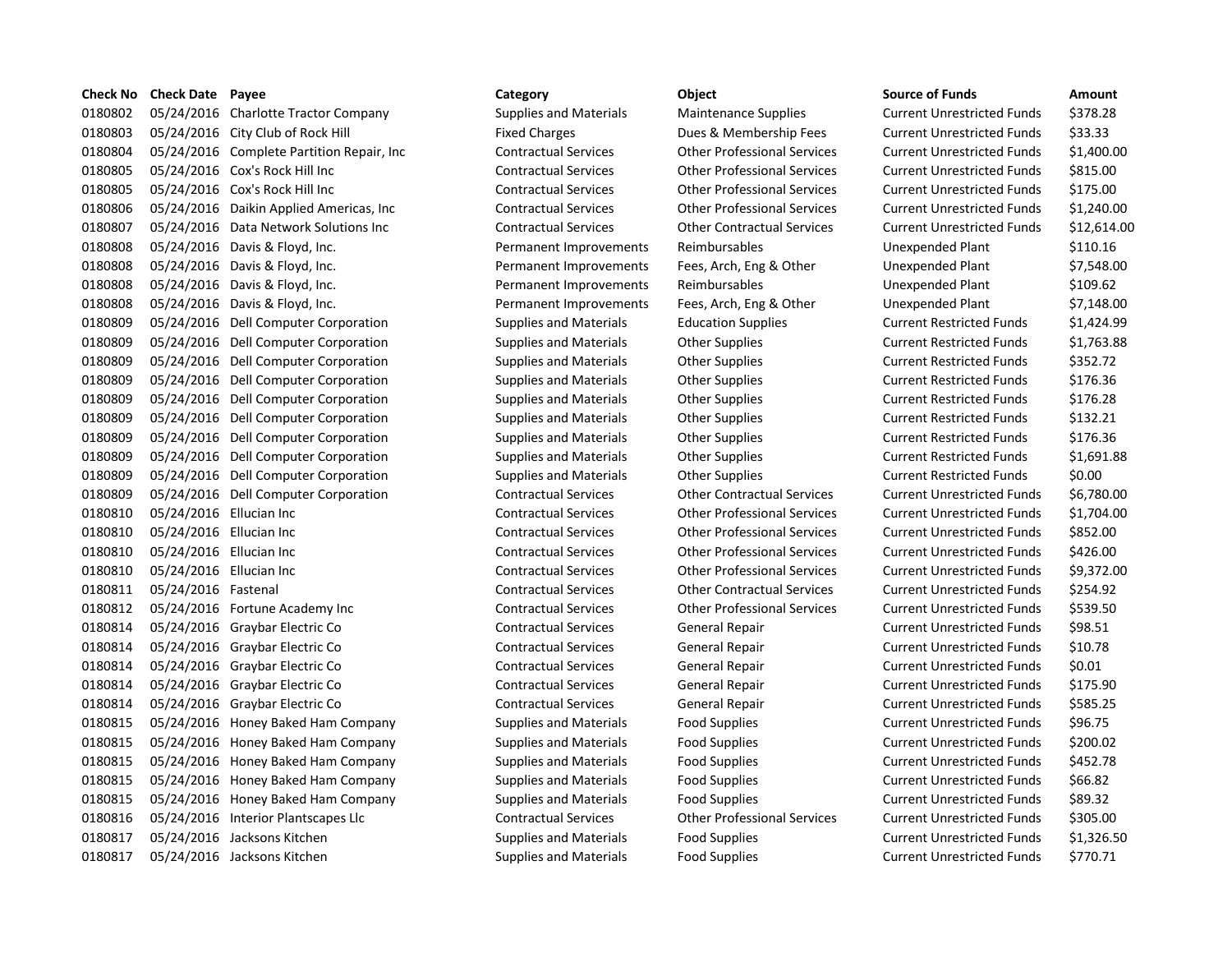| <b>Check No</b> | <b>Check Date Payee</b> |                                                | Category                      | Object                               | <b>Source of Funds</b>            | Amount    |
|-----------------|-------------------------|------------------------------------------------|-------------------------------|--------------------------------------|-----------------------------------|-----------|
| 0180818         |                         | 05/24/2016 Keck and Wood, Inc                  | Permanent Improvements        | Fees, Arch, Eng & Other              | Master Plan                       | \$1,437.5 |
| 0180819         |                         | 05/24/2016 Kone Inc. 6082                      | <b>Contractual Services</b>   | <b>Other Contractual Services</b>    | <b>Current Unrestricted Funds</b> | \$440.00  |
| 0180820         |                         | 05/24/2016 Learning Tree International         | <b>Contractual Services</b>   | <b>Education &amp; Training Serv</b> | <b>Current Unrestricted Funds</b> | \$1,893.0 |
| 0180821         |                         | 05/24/2016 Love Security Services Inc          | <b>Contractual Services</b>   | <b>Other Contractual Services</b>    | <b>Current Unrestricted Funds</b> | \$588.60  |
| 0180821         |                         | 05/24/2016 Love Security Services Inc          | <b>Contractual Services</b>   | <b>Other Contractual Services</b>    | <b>Current Unrestricted Funds</b> | \$588.60  |
| 0180823         |                         | 05/24/2016 McLaughlin Young Employee Services  | <b>Contractual Services</b>   | <b>Other Professional Services</b>   | <b>Current Unrestricted Funds</b> | \$7,250.0 |
| 0180824         |                         | 05/24/2016 Melanie Rowe Catering               | <b>Supplies and Materials</b> | <b>Food Supplies</b>                 | <b>Current Unrestricted Funds</b> | \$2,249.5 |
| 0180825         |                         | 05/24/2016 Merus Refreshment Services Inc      | Supplies and Materials        | <b>Food Supplies</b>                 | <b>Current Unrestricted Funds</b> | \$191.48  |
| 0180826         |                         | 05/24/2016 Millennium Precision Llc            | <b>Contractual Services</b>   | <b>Other Professional Services</b>   | <b>Current Unrestricted Funds</b> | \$350.00  |
| 0180827         |                         | 05/24/2016 Mity-Lite Inc                       | Supplies and Materials        | <b>Other Supplies</b>                | <b>Current Unrestricted Funds</b> | \$2,700.0 |
| 0180828         |                         | 05/24/2016 Oakes Appliance and Refrigeration L | <b>Contractual Services</b>   | General Repair                       | <b>Current Unrestricted Funds</b> | \$406.90  |
| 0180829         |                         | 05/24/2016 Ontario Investments, Inc.           | <b>Fixed Charges</b>          | Leased To Own Equip                  | <b>Current Unrestricted Funds</b> | \$1,730.1 |
| 0180830         |                         | 05/24/2016 Our Three Sons Broadcasting         | <b>Contractual Services</b>   | Advertising                          | <b>Current Unrestricted Funds</b> | \$699.00  |
| 0180831         |                         | 05/24/2016 Overhead Door of Rock Hill          | <b>Contractual Services</b>   | <b>Other Professional Services</b>   | <b>Current Unrestricted Funds</b> | \$261.50  |
| 0180832         | 05/24/2016 Panera Llc   |                                                | <b>Supplies and Materials</b> | <b>Food Supplies</b>                 | <b>Current Unrestricted Funds</b> | \$252.75  |
| 0180832         | 05/24/2016 Panera Llc   |                                                | Supplies and Materials        | <b>Food Supplies</b>                 | <b>Current Unrestricted Funds</b> | \$72.77   |
| 0180832         | 05/24/2016 Panera Llc   |                                                | <b>Supplies and Materials</b> | <b>Food Supplies</b>                 | <b>Current Unrestricted Funds</b> | \$57.52   |
| 0180832         | 05/24/2016 Panera Llc   |                                                | <b>Supplies and Materials</b> | <b>Food Supplies</b>                 | <b>Current Unrestricted Funds</b> | \$60.87   |
| 0180832         | 05/24/2016 Panera Llc   |                                                | Supplies and Materials        | <b>Food Supplies</b>                 | <b>Current Unrestricted Funds</b> | \$144.62  |
| 0180832         | 05/24/2016 Panera Llc   |                                                | Supplies and Materials        | <b>Food Supplies</b>                 | <b>Current Unrestricted Funds</b> | \$332.97  |
| 0180833         | 05/24/2016 Patton Inc   |                                                | <b>Contractual Services</b>   | General Repair                       | <b>Current Unrestricted Funds</b> | \$513.56  |
| 0180834         |                         | 05/24/2016 The Pest Bureau                     | <b>Contractual Services</b>   | <b>Other Contractual Services</b>    | <b>Current Unrestricted Funds</b> | \$1,266   |
| 0180835         |                         | 05/24/2016 Praxair Distribution Inc            | <b>Supplies and Materials</b> | <b>Education Supplies</b>            | <b>Current Unrestricted Funds</b> | \$268.64  |
| 0180835         |                         | 05/24/2016 Praxair Distribution Inc            | Supplies and Materials        | <b>Education Supplies</b>            | <b>Current Unrestricted Funds</b> | \$72.55   |
| 0180835         |                         | 05/24/2016 Praxair Distribution Inc            | Supplies and Materials        | <b>Education Supplies</b>            | <b>Current Unrestricted Funds</b> | \$269.18  |
| 0180835         |                         | 05/24/2016 Praxair Distribution Inc            | <b>Supplies and Materials</b> | <b>Education Supplies</b>            | <b>Current Unrestricted Funds</b> | \$508.72  |
| 0180836         |                         | 05/24/2016 Radon Medical Imaging Corp, LLC     | Supplies and Materials        | <b>Other Supplies</b>                | <b>Current Restricted Funds</b>   | \$3,390.0 |
| 0180836         |                         | 05/24/2016 Radon Medical Imaging Corp, LLC     | <b>Supplies and Materials</b> | <b>Other Supplies</b>                | <b>Current Restricted Funds</b>   | \$1,986.0 |
| 0180836         |                         | 05/24/2016 Radon Medical Imaging Corp, LLC     | <b>Supplies and Materials</b> | <b>Other Supplies</b>                | <b>Current Restricted Funds</b>   | \$34.63   |
| 0180836         |                         | 05/24/2016 Radon Medical Imaging Corp, LLC     | Supplies and Materials        | <b>Other Supplies</b>                | <b>Current Restricted Funds</b>   | \$0.01    |
| 0180837         |                         | 05/24/2016 Rci of Sc Inc                       | Permanent Improvements        | Fees, Arch, Eng & Other              | Unexpended Plant                  | \$240.00  |
| 0180837         |                         | 05/24/2016 Rci of Sc Inc                       | Permanent Improvements        | Reimbursables                        | Unexpended Plant                  | \$52.80   |
| 0180838         |                         | 05/24/2016 ReadSpeaker, LLC                    | <b>Contractual Services</b>   | <b>Other Professional Services</b>   | <b>Current Unrestricted Funds</b> | \$4,200.0 |
| 0180839         |                         | 05/24/2016 Record Storage Systems              | <b>Contractual Services</b>   | Data Processing Serv                 | <b>Current Unrestricted Funds</b> | \$167.64  |
| 0180840         |                         | 05/24/2016 Katherine R. Simpson                | <b>Contractual Services</b>   | <b>Other Professional Services</b>   | <b>Current Unrestricted Funds</b> | \$500.00  |
| 0180841         |                         | 05/24/2016 Siteone Landscape Supply, Llc       | Supplies and Materials        | <b>Maintenance Supplies</b>          | <b>Current Unrestricted Funds</b> | \$36.17   |
| 0180842         | 05/24/2016 Snipes       |                                                | <b>Supplies and Materials</b> | Janitorial Supplies                  | <b>Current Unrestricted Funds</b> | \$225.57  |
| 0180843         |                         | 05/24/2016 Sourceone Healthcare                | Supplies and Materials        | Medical & Lab Supplies               | <b>Current Unrestricted Funds</b> | \$85.00   |
| 0180844         | 05/24/2016 Staffmark    |                                                | <b>Contractual Services</b>   | <b>Other Contractual Services</b>    | <b>Current Unrestricted Funds</b> | \$509.36  |
| 0180844         | 05/24/2016 Staffmark    |                                                | <b>Contractual Services</b>   | <b>Other Contractual Services</b>    | <b>Current Unrestricted Funds</b> | \$509.36  |
|                 |                         |                                                |                               |                                      |                                   |           |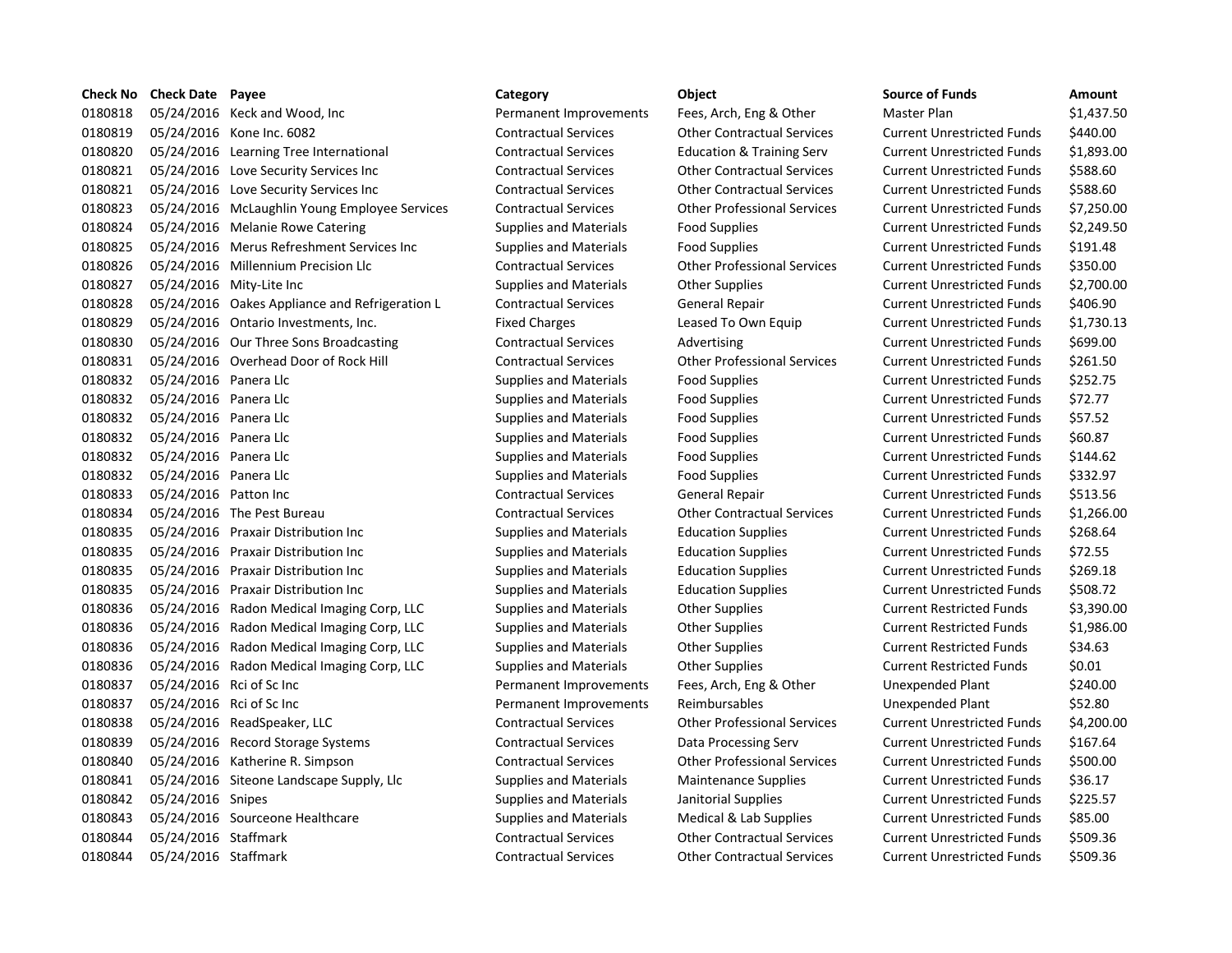|         | Check No Check Date Payee |                                                | Category                      | Object                             | <b>Source of Funds</b>            | Amount    |
|---------|---------------------------|------------------------------------------------|-------------------------------|------------------------------------|-----------------------------------|-----------|
| 0180844 | 05/24/2016 Staffmark      |                                                | <b>Contractual Services</b>   | <b>Other Contractual Services</b>  | <b>Current Unrestricted Funds</b> | \$293.20  |
| 0180844 | 05/24/2016 Staffmark      |                                                | <b>Contractual Services</b>   | <b>Other Contractual Services</b>  | <b>Current Unrestricted Funds</b> | \$293.20  |
| 0180844 | 05/24/2016 Staffmark      |                                                | <b>Contractual Services</b>   | <b>Other Professional Services</b> | <b>Current Unrestricted Funds</b> | \$293.20  |
| 0180844 | 05/24/2016 Staffmark      |                                                | <b>Contractual Services</b>   | <b>Other Professional Services</b> | <b>Current Unrestricted Funds</b> | \$293.20  |
| 0180845 |                           | 05/24/2016 Stericycle Inc                      | <b>Contractual Services</b>   | <b>Other Professional Services</b> | <b>Current Unrestricted Funds</b> | \$78.77   |
| 0180845 |                           | 05/24/2016 Stericycle Inc                      | <b>Contractual Services</b>   | <b>Other Professional Services</b> | <b>Current Unrestricted Funds</b> | \$136.52  |
| 0180845 |                           | 05/24/2016 Stericycle Inc                      | <b>Contractual Services</b>   | <b>Other Professional Services</b> | <b>Current Unrestricted Funds</b> | \$294.05  |
| 0180845 |                           | 05/24/2016 Stericycle Inc                      | <b>Contractual Services</b>   | <b>Other Professional Services</b> | <b>Current Unrestricted Funds</b> | \$15.75   |
| 0180846 |                           | 05/24/2016 Strata Information Group Inc.       | <b>Contractual Services</b>   | <b>Other Professional Services</b> | <b>Current Unrestricted Funds</b> | \$1,155.0 |
| 0180847 |                           | 05/24/2016 Terminix Service Inc                | <b>Contractual Services</b>   | <b>Other Contractual Services</b>  | <b>Current Unrestricted Funds</b> | \$90.00   |
| 0180847 |                           | 05/24/2016 Terminix Service Inc                | <b>Contractual Services</b>   | <b>Other Contractual Services</b>  | <b>Current Unrestricted Funds</b> | \$55.00   |
| 0180848 |                           | 05/24/2016 Time Warner Cable Media Inc.        | <b>Contractual Services</b>   | Advertising                        | <b>Current Unrestricted Funds</b> | \$743.00  |
| 0180849 |                           | 05/24/2016 United Air Filter Company           | <b>Contractual Services</b>   | General Repair                     | <b>Current Unrestricted Funds</b> | \$527.72  |
| 0180850 |                           | 05/24/2016 Waiter's Choice Catering            | Supplies and Materials        | <b>Food Supplies</b>               | <b>Current Unrestricted Funds</b> | \$480.23  |
| 0180850 |                           | 05/24/2016 Waiter's Choice Catering            | Supplies and Materials        | <b>Food Supplies</b>               | <b>Current Unrestricted Funds</b> | \$174.77  |
| 0180851 |                           | 05/24/2016 Walker Transportation & Shuttle Ser | <b>Contractual Services</b>   | <b>Other Professional Services</b> | <b>Current Unrestricted Funds</b> | \$624.00  |
| 0180851 |                           | 05/24/2016 Walker Transportation & Shuttle Ser | <b>Contractual Services</b>   | <b>Other Professional Services</b> | <b>Current Unrestricted Funds</b> | \$390.00  |
| 0180852 |                           | 05/24/2016 Waste Management of the Carolinas   | <b>Contractual Services</b>   | <b>Utilities</b>                   | <b>Current Unrestricted Funds</b> | \$254.73  |
| 0180853 |                           | 05/24/2016 Watson Tate Savory Architects Inc   | Permanent Improvements        | Fees, Arch, Eng & Other            | Unexpended Plant                  | \$35,846  |
| 0180853 |                           | 05/24/2016 Watson Tate Savory Architects Inc   | Permanent Improvements        | Reimbursables                      | Unexpended Plant                  | \$347.80  |
| 0180856 |                           | 05/24/2016 Wilson Nursery                      | <b>Supplies and Materials</b> | Maintenance Supplies               | <b>Current Unrestricted Funds</b> | \$383.27  |
| 0180856 |                           | 05/24/2016 Wilson Nursery                      | Supplies and Materials        | Maintenance Supplies               | <b>Current Unrestricted Funds</b> | \$83.44   |
| 0180857 | 05/24/2016 Youvisit Llc   |                                                | <b>Contractual Services</b>   | Advertising                        | <b>Current Unrestricted Funds</b> | \$1,526.0 |
| 0180858 |                           | 05/25/2016 Lori L Ochsner                      | <b>Contractual Services</b>   | <b>Other Professional Services</b> | <b>Current Unrestricted Funds</b> | \$100.00  |
| 0180859 |                           | 05/25/2016 Waiter's Choice Catering            | Supplies and Materials        | <b>Food Supplies</b>               | <b>Current Unrestricted Funds</b> | \$1,719.3 |
| 0180860 | 05/25/2016 Petty Cash     |                                                | <b>Supplies and Materials</b> | <b>Education Supplies</b>          | <b>Current Unrestricted Funds</b> | \$53.49   |
| 0180860 | 05/25/2016 Petty Cash     |                                                | Supplies and Materials        | <b>Education Supplies</b>          | <b>Current Unrestricted Funds</b> | \$26.92   |
| 0180860 | 05/25/2016 Petty Cash     |                                                | Supplies and Materials        | Fuel                               | <b>Current Unrestricted Funds</b> | \$15.00   |
| 0180860 | 05/25/2016 Petty Cash     |                                                | <b>Supplies and Materials</b> | <b>Maintenance Supplies</b>        | <b>Current Unrestricted Funds</b> | \$30.13   |
| 0180860 | 05/25/2016 Petty Cash     |                                                | Supplies and Materials        | <b>Education Supplies</b>          | <b>Current Unrestricted Funds</b> | \$71.98   |
| 0180860 | 05/25/2016 Petty Cash     |                                                | Supplies and Materials        | Misc Other                         | <b>Current Restricted Funds</b>   | \$7.28    |
| 0180860 | 05/25/2016 Petty Cash     |                                                | <b>Supplies and Materials</b> | <b>Other Supplies</b>              | <b>Current Unrestricted Funds</b> | \$7.00    |
| 0180860 | 05/25/2016 Petty Cash     |                                                | <b>Supplies and Materials</b> | <b>Food Supplies</b>               | <b>Current Unrestricted Funds</b> | \$12.00   |
| 0180860 | 05/25/2016 Petty Cash     |                                                | <b>Supplies and Materials</b> | <b>Education Supplies</b>          | <b>Current Unrestricted Funds</b> | \$13.88   |
| 0180860 | 05/25/2016 Petty Cash     |                                                | <b>Supplies and Materials</b> | Fuel                               | <b>Current Unrestricted Funds</b> | \$24.61   |
| 0180862 |                           | 05/25/2016 The Honey Baked Ham Co #1543        | Supplies and Materials        | <b>Food Supplies</b>               | <b>Current Unrestricted Funds</b> | \$143.61  |
| 0180863 |                           | 05/25/2016 McAlister's Deli                    | Supplies and Materials        | <b>Food Supplies</b>               | <b>Current Unrestricted Funds</b> | \$134.62  |
| 0180864 |                           | 05/25/2016 Reserve Account                     | Supplies and Materials        | Postage                            | <b>Current Unrestricted Funds</b> | \$6,000.0 |
| 0180867 |                           | 05/25/2016 U.S. Postal Service                 | <b>Supplies and Materials</b> | Postage                            | <b>Current Unrestricted Funds</b> | \$215.00  |
| 0180868 |                           | 05/27/2016 Business Card                       | <b>Supplies and Materials</b> | <b>Food Supplies</b>               | <b>Current Unrestricted Funds</b> | \$65.36   |

### 05/24/2016 Staffmark Contractual Services Other Contractual Services Current Unrestricted Funds \$293.20 05/24/2016 Staffmark Contractual Services Other Professional Services Current Unrestricted Funds \$293.20 05/24/2016 Staffmark Contractual Services Other Professional Services Current Unrestricted Funds \$293.20 05/24/2016 Stericycle Inc Contractual Services Other Professional Services Current Unrestricted Funds \$78.77 05/24/2016 Stericycle Inc Contractual Services Other Professional Services Current Unrestricted Funds \$136.52 05/24/2016 Stericycle Inc Contractual Services Other Professional Services Current Unrestricted Funds \$294.05 05/24/2016 Stericycle Inc Contractual Services Other Professional Services Current Unrestricted Funds \$15.75 05/24/2016 Strata Information Group Inc. Contractual Services Other Professional Services Current Unrestricted Funds \$1,155.00 Contractual Services **Other Contractual Services** Current Unrestricted Funds \$90.00 Contractual Services **Other Contractual Services** Current Unrestricted Funds \$55.00 Ontractual Services Advertising Current Unrestricted Funds \$743.00 05/24/2016 United Air Filter Company Contractual Services General Repair Current Unrestricted Funds \$527.72 05/24/2016 Waiter's Choice Catering Supplies and Materials Food Supplies Current Unrestricted Funds \$480.23 05/24/2016 Waiter's Choice Catering Supplies and Materials Food Supplies Current Unrestricted Funds \$174.77 05/24/2016 Walker Transportation & Shuttle Ser Contractual Services Other Professional Services Current Unrestricted Funds \$624.00 05/24/2016 Walker Transportation & Shuttle Ser Contractual Services Other Professional Services Current Unrestricted Funds \$390.00 olinas Contractual Services Utilities Current Unrestricted Funds 5254.73 Inc Permanent Improvements Fees, Arch, Eng & Other Unexpended Plant \$35,846.85 Inc Permanent Improvements Reimbursables **Inc Permanent Improvements** Reimbursables Unexpended Plant \$347.80 05/24/2016 Wilson Nursery Supplies and Materials Maintenance Supplies Current Unrestricted Funds \$383.27 05/24/2016 Wilson Nursery Supplies and Materials Maintenance Supplies Current Unrestricted Funds \$83.44 05/24/2016 Youvisit Llc Contractual Services Advertising Current Unrestricted Funds \$1,526.00 05/25/2016 Lori L Ochsner Contractual Services Other Professional Services Current Unrestricted Funds \$100.00 05/25/2016 Waiter's Choice Catering Supplies and Materials Food Supplies Current Unrestricted Funds \$1,719.34 05/25/2016 Petty Cash Supplies and Materials Education Supplies Current Unrestricted Funds \$53.49 Supplies and Materials **Education Supplies Current Unrestricted Funds** \$26.92 Supplies and Materials Fuel Fuel **Current Unrestricted Funds** \$15.00 05/25/2016 Petty Cash Supplies and Materials Maintenance Supplies Current Unrestricted Funds \$30.13 Supplies and Materials **Exercise Education Supplies** Current Unrestricted Funds \$71.98 Supplies and Materials Misc Other Current Restricted Funds \$7.28 05/25/2016 Petty Cash Supplies and Materials Other Supplies Current Unrestricted Funds \$7.00 05/25/2016 Petty Cash Supplies and Materials Food Supplies Current Unrestricted Funds \$12.00 05/25/2016 Petty Cash Supplies and Materials Education Supplies Current Unrestricted Funds \$13.88 05/25/2016 Petty Cash Supplies and Materials Fuel Current Unrestricted Funds \$24.61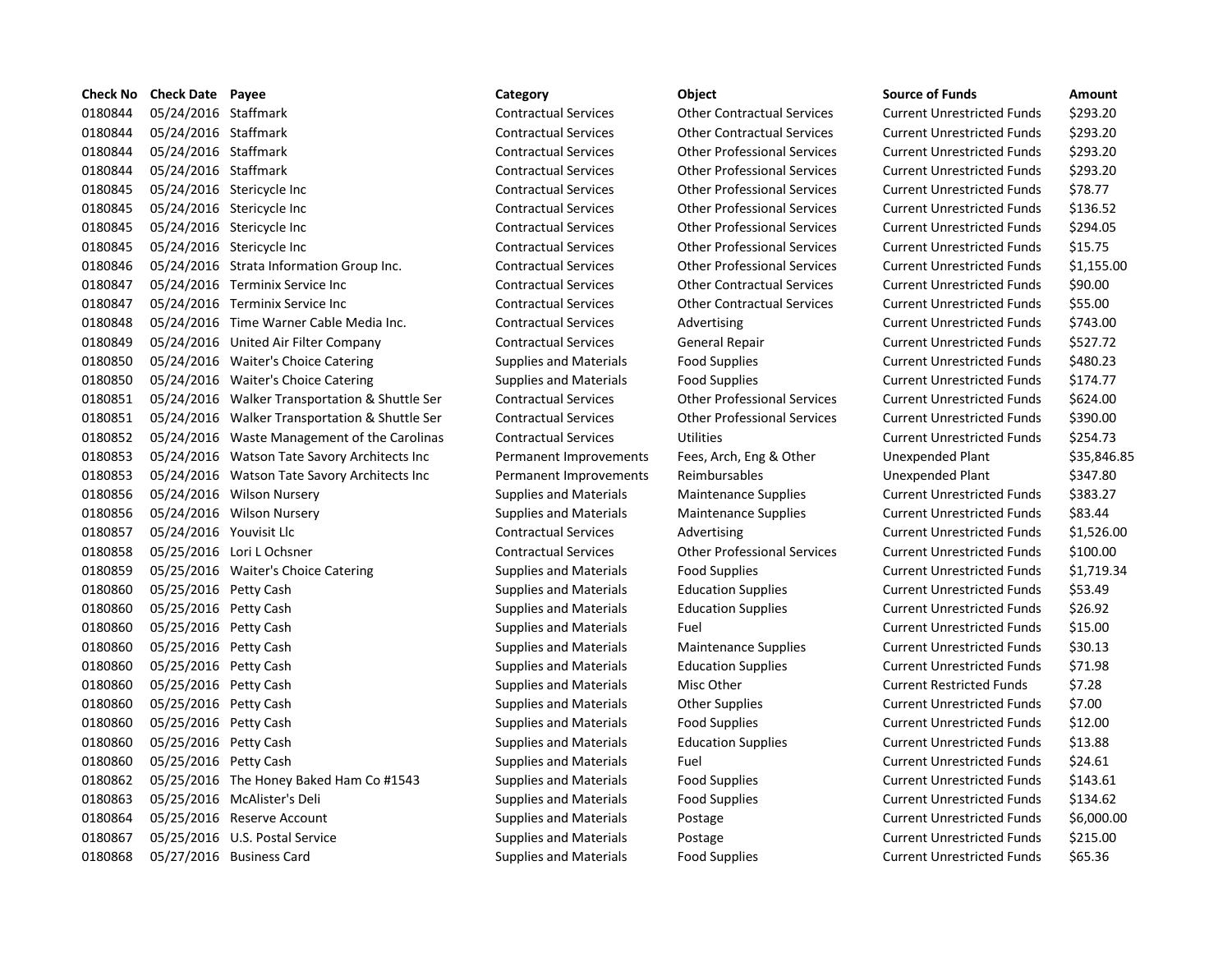|         | Check No Check Date | Payee                                      | Category                      | Object                             | <b>Source of Funds</b>            | Amount   |
|---------|---------------------|--------------------------------------------|-------------------------------|------------------------------------|-----------------------------------|----------|
| 0180868 |                     | 05/27/2016 Business Card                   | <b>Contractual Services</b>   | <b>Other Contractual Services</b>  | <b>Current Unrestricted Funds</b> | \$421.71 |
| 0180868 |                     | 05/27/2016 Business Card                   | Travel                        | In State Lodging                   | <b>Current Unrestricted Funds</b> | \$86.58  |
| 0180868 |                     | 05/27/2016 Business Card                   | Travel                        | Out of State Lodging               | <b>Current Unrestricted Funds</b> | \$231.64 |
| 0180868 |                     | 05/27/2016 Business Card                   | Travel                        | Out of State Lodging               | <b>Current Unrestricted Funds</b> | \$231.64 |
| 0180869 |                     | 05/27/2016 Business Card                   | Travel                        | Out of State Misc Travel           | <b>Current Unrestricted Funds</b> | \$47.00  |
| 0180869 |                     | 05/27/2016 Business Card                   | Travel                        | Out of State Lodging               | <b>Current Unrestricted Funds</b> | \$554.40 |
| 0180869 |                     | 05/27/2016 Business Card                   | Travel                        | Out of State Other Trans           | <b>Current Unrestricted Funds</b> | \$30.23  |
| 0180874 |                     | 05/27/2016 Chester Metropolitan District   | <b>Contractual Services</b>   | <b>Utilities</b>                   | <b>Current Unrestricted Funds</b> | \$87.91  |
| 0180874 |                     | 05/27/2016 Chester Metropolitan District   | <b>Contractual Services</b>   | <b>Utilities</b>                   | <b>Current Unrestricted Funds</b> | \$272.55 |
| 0180876 |                     | 05/31/2016 Sc Department of Motor Vehicles | <b>Contractual Services</b>   | <b>Other Professional Services</b> | <b>Current Unrestricted Funds</b> | \$110.00 |
|         |                     | E0006954 05/04/2016 Charles Z. Robinson    | <b>Supplies and Materials</b> | <b>Other Supplies</b>              | <b>Current Unrestricted Funds</b> | \$98.42  |
|         |                     | E0006955 05/10/2016 YTC Employee           | Travel                        | In State Priv Auto                 | <b>Current Unrestricted Funds</b> | \$93.00  |
|         |                     | E0006956 05/10/2016 YTC Employee           | Travel                        | In State Priv Auto                 | <b>Current Unrestricted Funds</b> | \$20.00  |
|         |                     | E0006957 05/10/2016 YTC Employee           | Travel                        | In State Priv Auto                 | <b>Current Unrestricted Funds</b> | \$22.00  |
|         |                     | E0006958 05/10/2016 YTC Employee           | Travel                        | In State Priv Auto                 | <b>Current Unrestricted Funds</b> | \$61.00  |
|         |                     | E0006959 05/10/2016 YTC Employee           | Travel                        | Out of State Lodging               | <b>Current Unrestricted Funds</b> | \$100.20 |
|         |                     | E0006960 05/10/2016 YTC Employee           | Travel                        | In State Priv Auto                 | <b>Current Unrestricted Funds</b> | \$24.30  |
|         |                     | E0006961 05/10/2016 YTC Employee           | Travel                        | Out of State Meals                 | <b>Current Unrestricted Funds</b> | \$18.00  |
|         |                     | E0006962 05/10/2016 YTC Employee           | Travel                        | In State Priv Auto                 | <b>Current Unrestricted Funds</b> | \$144.56 |
|         |                     | E0006963 05/10/2016 YTC Employee           | Travel                        | In State Priv Auto                 | <b>Current Unrestricted Funds</b> | \$87.00  |
|         |                     | E0006964 05/10/2016 YTC Employee           | Travel                        | In State Priv Auto                 | <b>Current Unrestricted Funds</b> | \$138.70 |
|         |                     | E0006965 05/10/2016 YTC Employee           | Travel                        | In State Priv Auto                 | <b>Current Unrestricted Funds</b> | \$43.70  |
|         |                     | E0006966 05/10/2016 YTC Employee           | Travel                        | Out of State Priv Auto             | <b>Current Unrestricted Funds</b> | \$18.72  |
|         |                     | E0006966 05/10/2016 YTC Employee           | Travel                        | In State Priv Auto                 | <b>Current Unrestricted Funds</b> | \$14.80  |
|         |                     | E0006967 05/10/2016 YTC Employee           | Travel                        | In State Priv Auto                 | <b>Current Unrestricted Funds</b> | \$111.00 |
|         |                     | E0006968 05/10/2016 YTC Employee           | Travel                        | In State Priv Auto                 | <b>Current Unrestricted Funds</b> | \$173.68 |
|         |                     | E0006969 05/10/2016 YTC Employee           | Travel                        | Out of State Lodging               | <b>Current Unrestricted Funds</b> | \$556.86 |
|         |                     | E0006969 05/10/2016 YTC Employee           | Travel                        | Out of State Meals                 | <b>Current Unrestricted Funds</b> | \$98.00  |
|         |                     | E0006970 05/10/2016 YTC Employee           | Travel                        | In State Priv Auto                 | <b>Current Unrestricted Funds</b> | \$63.39  |
|         |                     | E0006971 05/13/2016 YTC Employee           | Travel                        | In State Priv Auto                 | <b>Current Unrestricted Funds</b> | \$154.00 |
|         |                     | E0006972 05/13/2016 YTC Employee           | Travel                        | In State Priv Auto                 | <b>Current Unrestricted Funds</b> | \$43.05  |
|         |                     | E0006973 05/13/2016 YTC Employee           | Travel                        | Non Deductible Meals               | <b>Current Unrestricted Funds</b> | \$7.00   |
|         |                     | E0006973 05/13/2016 YTC Employee           | Travel                        | In State Priv Auto                 | <b>Current Unrestricted Funds</b> | \$72.34  |
|         |                     | E0006974 05/13/2016 YTC Employee           | Travel                        | Out of State Meals                 | <b>Current Unrestricted Funds</b> | \$89.00  |
|         |                     | E0006974 05/13/2016 YTC Employee           | Travel                        | Out of State Other Trans           | <b>Current Unrestricted Funds</b> | \$47.20  |
|         |                     | E0006974 05/13/2016 YTC Employee           | Travel                        | Out of State Misc Travel           | <b>Current Unrestricted Funds</b> | \$50.00  |
|         |                     | E0006974 05/13/2016 YTC Employee           | Travel                        | Out of State Air Trans             | <b>Current Unrestricted Funds</b> | \$456.70 |
|         |                     | E0006975 05/13/2016 YTC Employee           | Travel                        | In State Priv Auto                 | <b>Current Unrestricted Funds</b> | \$29.00  |
|         |                     | E0006976 05/13/2016 YTC Employee           | Travel                        | In State Priv Auto                 | <b>Current Unrestricted Funds</b> | \$97.23  |
|         |                     | E0006977 05/13/2016 YTC Employee           | Travel                        | Out of State Meals                 | <b>Current Unrestricted Funds</b> | \$54.00  |

| Category                    |
|-----------------------------|
| Contractual Services        |
| <b>Travel</b>               |
| <b>Travel</b>               |
| Travel                      |
| Travel                      |
| <b>Travel</b>               |
| Travel                      |
| <b>Contractual Services</b> |
| Contractual Services        |
| Contractual Services        |
| Supplies and Materials      |
| <b>Travel</b>               |
| Travel                      |
| <b>Travel</b>               |
| <b>Travel</b>               |
| Travel                      |
| Travel                      |
| Travel                      |
| Travel                      |
| <b>Travel</b>               |
| Travel                      |
| Travel                      |
| Travel                      |
| Travel                      |
| Travel                      |
| <b>Travel</b>               |
| Travel                      |
| Travel                      |
| Travel                      |
| Travel                      |
| Travel                      |
| <b>Travel</b>               |
| Travel                      |
| Travel                      |
| <b>Travel</b>               |
| Travel                      |
| Travel                      |
| Travel                      |
| Travel                      |
| Travel                      |

| bject                      |
|----------------------------|
| ther Contractual Services  |
| State Lodging              |
| ut of State Lodging        |
| ut of State Lodging        |
| ut of State Misc Travel    |
| ut of State Lodging        |
| ut of State Other Trans    |
| tilities                   |
| tilities                   |
| ther Professional Services |
| ther Supplies              |
| State Priv Auto            |
| State Priv Auto            |
| State Priv Auto            |
| State Priv Auto            |
| ut of State Lodging        |
| State Priv Auto            |
| ut of State Meals          |
| State Priv Auto            |
| State Priv Auto            |
| State Priv Auto            |
| State Priv Auto            |
| ut of State Priv Auto      |
| State Priv Auto            |
| State Priv Auto            |
| State Priv Auto            |
| ut of State Lodging        |
| ut of State Meals          |
| State Priv Auto            |
| State Priv Auto ا          |
| State Priv Auto            |
| on Deductible Meals        |
| State Priv Auto            |
| ut of State Meals          |
| ut of State Other Trans    |
| ut of State Misc Travel    |
| ut of State Air Trans      |
| State Priv Auto            |
| State Priv Auto            |
| ut of State Meals          |

|                            | Category                      | Object                             | <b>Source of Funds</b>            | Amoun    |
|----------------------------|-------------------------------|------------------------------------|-----------------------------------|----------|
| ess Card                   | <b>Contractual Services</b>   | <b>Other Contractual Services</b>  | <b>Current Unrestricted Funds</b> | \$421.71 |
| ess Card                   | Travel                        | In State Lodging                   | <b>Current Unrestricted Funds</b> | \$86.58  |
| ess Card                   | Travel                        | Out of State Lodging               | <b>Current Unrestricted Funds</b> | \$231.64 |
| ess Card                   | Travel                        | Out of State Lodging               | <b>Current Unrestricted Funds</b> | \$231.64 |
| ess Card                   | Travel                        | Out of State Misc Travel           | <b>Current Unrestricted Funds</b> | \$47.00  |
| ess Card                   | Travel                        | Out of State Lodging               | <b>Current Unrestricted Funds</b> | \$554.40 |
| ess Card                   | Travel                        | Out of State Other Trans           | <b>Current Unrestricted Funds</b> | \$30.23  |
| er Metropolitan District   | <b>Contractual Services</b>   | <b>Utilities</b>                   | <b>Current Unrestricted Funds</b> | \$87.91  |
| er Metropolitan District   | <b>Contractual Services</b>   | <b>Utilities</b>                   | <b>Current Unrestricted Funds</b> | \$272.55 |
| partment of Motor Vehicles | <b>Contractual Services</b>   | <b>Other Professional Services</b> | <b>Current Unrestricted Funds</b> | \$110.00 |
| s Z. Robinson              | <b>Supplies and Materials</b> | <b>Other Supplies</b>              | <b>Current Unrestricted Funds</b> | \$98.42  |
| nployee                    | Travel                        | In State Priv Auto                 | <b>Current Unrestricted Funds</b> | \$93.00  |
| nployee                    | Travel                        | In State Priv Auto                 | <b>Current Unrestricted Funds</b> | \$20.00  |
| nployee                    | Travel                        | In State Priv Auto                 | <b>Current Unrestricted Funds</b> | \$22.00  |
| nployee                    | Travel                        | In State Priv Auto                 | <b>Current Unrestricted Funds</b> | \$61.00  |
| nployee                    | Travel                        | Out of State Lodging               | <b>Current Unrestricted Funds</b> | \$100.20 |
| nployee                    | Travel                        | In State Priv Auto                 | <b>Current Unrestricted Funds</b> | \$24.30  |
| nployee                    | Travel                        | <b>Out of State Meals</b>          | <b>Current Unrestricted Funds</b> | \$18.00  |
| nployee                    | Travel                        | In State Priv Auto                 | <b>Current Unrestricted Funds</b> | \$144.56 |
| nployee                    | Travel                        | In State Priv Auto                 | <b>Current Unrestricted Funds</b> | \$87.00  |
| nployee                    | Travel                        | In State Priv Auto                 | <b>Current Unrestricted Funds</b> | \$138.70 |
| nployee                    | Travel                        | In State Priv Auto                 | <b>Current Unrestricted Funds</b> | \$43.70  |
| nployee                    | Travel                        | Out of State Priv Auto             | <b>Current Unrestricted Funds</b> | \$18.72  |
| nployee                    | Travel                        | In State Priv Auto                 | <b>Current Unrestricted Funds</b> | \$14.80  |
| nployee                    | Travel                        | In State Priv Auto                 | <b>Current Unrestricted Funds</b> | \$111.00 |
| nployee                    | Travel                        | In State Priv Auto                 | <b>Current Unrestricted Funds</b> | \$173.68 |
| nployee                    | Travel                        | Out of State Lodging               | <b>Current Unrestricted Funds</b> | \$556.86 |
| nployee                    | Travel                        | Out of State Meals                 | <b>Current Unrestricted Funds</b> | \$98.00  |
| nployee                    | Travel                        | In State Priv Auto                 | <b>Current Unrestricted Funds</b> | \$63.39  |
| nployee                    | Travel                        | In State Priv Auto                 | <b>Current Unrestricted Funds</b> | \$154.00 |
| nployee                    | Travel                        | In State Priv Auto                 | <b>Current Unrestricted Funds</b> | \$43.05  |
| nployee                    | Travel                        | Non Deductible Meals               | <b>Current Unrestricted Funds</b> | \$7.00   |
| nployee                    | Travel                        | In State Priv Auto                 | <b>Current Unrestricted Funds</b> | \$72.34  |
| nployee                    | Travel                        | <b>Out of State Meals</b>          | <b>Current Unrestricted Funds</b> | \$89.00  |
| nployee                    | Travel                        | Out of State Other Trans           | <b>Current Unrestricted Funds</b> | \$47.20  |
| nployee                    | Travel                        | Out of State Misc Travel           | <b>Current Unrestricted Funds</b> | \$50.00  |
| nployee                    | Travel                        | Out of State Air Trans             | <b>Current Unrestricted Funds</b> | \$456.70 |
| nployee                    | Travel                        | In State Priv Auto                 | <b>Current Unrestricted Funds</b> | \$29.00  |
| nployee                    | Travel                        | In State Priv Auto                 | <b>Current Unrestricted Funds</b> | \$97.23  |
| nployee                    | Travel                        | <b>Out of State Meals</b>          | <b>Current Unrestricted Funds</b> | \$54.00  |
|                            |                               |                                    |                                   |          |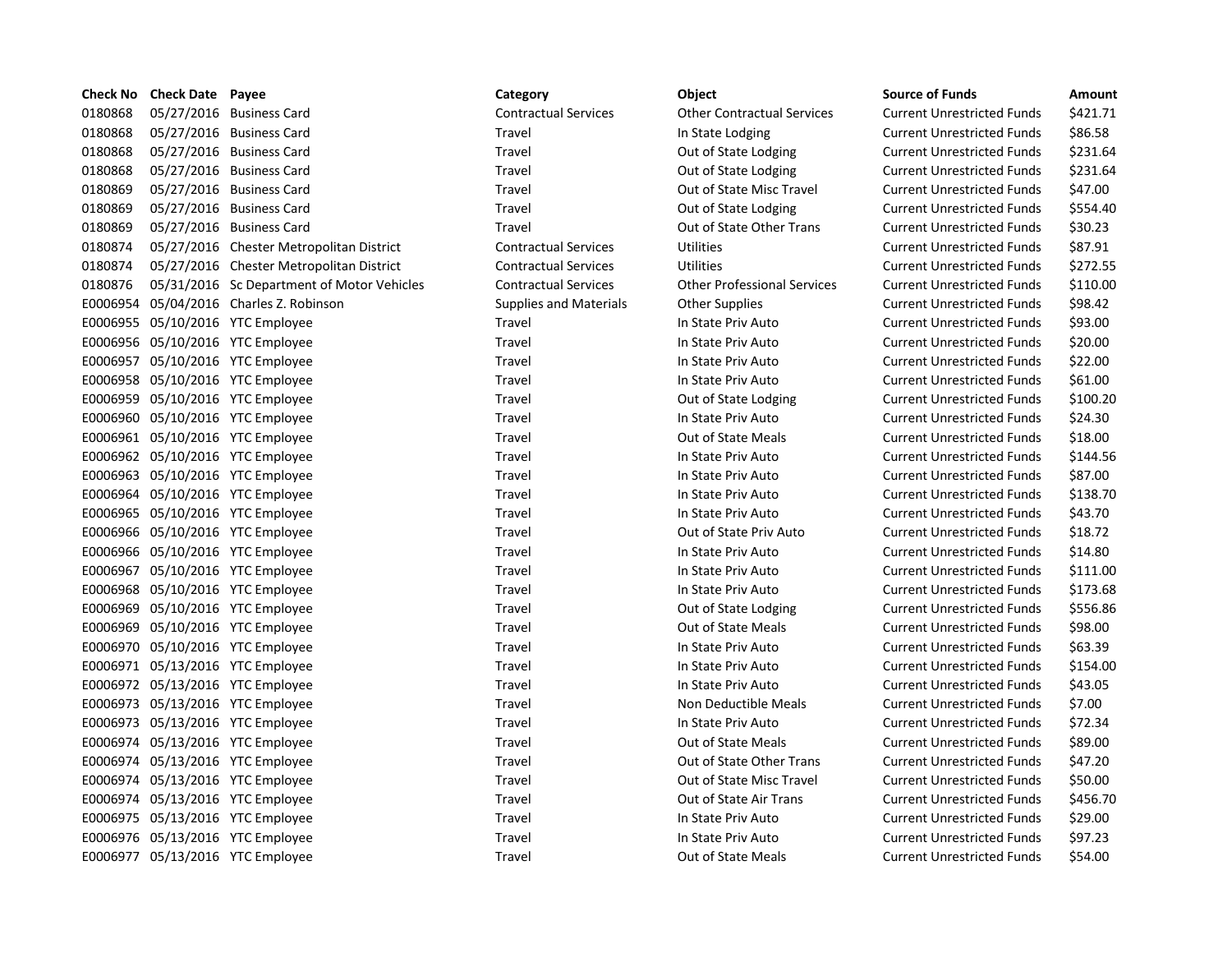| Check No | <b>Check Date Payee</b> |                                         | Category                    | <b>Object</b>                        | <b>Source of Funds</b>            | Amount     |
|----------|-------------------------|-----------------------------------------|-----------------------------|--------------------------------------|-----------------------------------|------------|
|          |                         | E0006978 05/13/2016 YTC Employee        | Travel                      | In State Priv Auto                   | <b>Current Unrestricted Funds</b> | \$16.50    |
|          |                         | E0006979 05/13/2016 YTC Employee        | Travel                      | In State Priv Auto                   | <b>Current Unrestricted Funds</b> | \$158.30   |
|          |                         | E0006980 05/20/2016 YTC Employee        | Travel                      | In State Priv Auto                   | <b>Current Unrestricted Funds</b> | \$11.73    |
|          |                         | E0006981 05/20/2016 YTC Employee        | Travel                      | Out of State Priv Auto               | <b>Current Unrestricted Funds</b> | \$22.28    |
|          |                         | E0006982 05/20/2016 YTC Employee        | Travel                      | In State Meals                       | <b>Current Unrestricted Funds</b> | \$33.00    |
|          |                         | E0006983 05/20/2016 YTC Employee        | Travel                      | Out of State Air Trans               | <b>Current Unrestricted Funds</b> | \$503.46   |
|          |                         | E0006983 05/20/2016 YTC Employee        | Travel                      | Out of State Priv Auto               | <b>Current Unrestricted Funds</b> | \$20.00    |
|          |                         | E0006983 05/20/2016 YTC Employee        | Travel                      | <b>Out of State Meals</b>            | <b>Current Unrestricted Funds</b> | \$89.00    |
|          |                         | E0006983 05/20/2016 YTC Employee        | Travel                      | Out of State Registration Fees       | <b>Current Unrestricted Funds</b> | \$1,150.00 |
|          |                         | E0006983 05/20/2016 YTC Employee        | Travel                      | Out of State Other Trans             | <b>Current Unrestricted Funds</b> | \$42.00    |
|          |                         | E0006983 05/20/2016 YTC Employee        | Travel                      | Out of State Misc Travel             | <b>Current Unrestricted Funds</b> | \$30.25    |
|          |                         | E0006983 05/20/2016 YTC Employee        | Travel                      | Out of State Lodging                 | <b>Current Unrestricted Funds</b> | \$1,005.20 |
|          |                         | E0006984 05/20/2016 YTC Employee        | Travel                      | In State Lodging                     | <b>Current Unrestricted Funds</b> | \$98.79    |
|          |                         | E0006984 05/20/2016 YTC Employee        | Travel                      | In State Priv Auto                   | <b>Current Unrestricted Funds</b> | \$80.50    |
|          |                         | E0006984 05/20/2016 YTC Employee        | Travel                      | In State Meals                       | <b>Current Unrestricted Funds</b> | \$18.00    |
|          |                         | E0006985 05/20/2016 YTC Employee        | Travel                      | In State Meals                       | <b>Current Unrestricted Funds</b> | \$19.00    |
|          |                         | E0006985 05/20/2016 YTC Employee        | Travel                      | In State Priv Auto                   | <b>Current Unrestricted Funds</b> | \$202.00   |
|          |                         | E0006986 05/20/2016 YTC Employee        | Travel                      | Out of State Meals                   | <b>Current Unrestricted Funds</b> | \$153.00   |
|          |                         | E0006987 05/20/2016 Charles Z. Robinson | <b>Contractual Services</b> | Non State Employee Travel            | <b>Current Unrestricted Funds</b> | \$144.00   |
|          |                         | E0006988 05/24/2016 YTC Employee        | Travel                      | In State Meals                       | <b>Current Unrestricted Funds</b> | \$14.00    |
|          |                         | E0006989 05/24/2016 YTC Employee        | Travel                      | In State Priv Auto                   | <b>Current Restricted Funds</b>   | \$31.00    |
|          |                         | E0006990 05/24/2016 YTC Employee        | Travel                      | In State Meals                       | <b>Current Unrestricted Funds</b> | \$36.00    |
|          |                         | E0006990 05/24/2016 YTC Employee        | Travel                      | In State Priv Auto                   | <b>Current Unrestricted Funds</b> | \$248.40   |
|          |                         | E0006991 05/24/2016 YTC Employee        | <b>Contractual Services</b> | <b>Education &amp; Training Serv</b> | <b>Current Unrestricted Funds</b> | \$2,000.00 |
|          |                         | E0006992 05/24/2016 YTC Employee        | Travel                      | In State Priv Auto                   | <b>Current Unrestricted Funds</b> | \$174.40   |
|          |                         | E0006993 05/26/2016 YTC Employee        | Travel                      | Out of State Meals                   | <b>Current Unrestricted Funds</b> | \$153.00   |
|          |                         | E0006994 05/26/2016 YTC Employee        | Travel                      | In State Priv Auto                   | <b>Current Unrestricted Funds</b> | \$25.30    |
|          |                         | E0006995 05/26/2016 YTC Employee        | Travel                      | <b>Out of State Meals</b>            | <b>Current Unrestricted Funds</b> | \$146.00   |
|          |                         | E0006995 05/26/2016 YTC Employee        | Travel                      | Out of State Misc Travel             | <b>Current Unrestricted Funds</b> | \$8.68     |
|          |                         | E0006996 05/26/2016 YTC Employee        | Travel                      | In State Priv Auto                   | <b>Current Unrestricted Funds</b> | \$22.00    |
|          |                         | E0006997 05/26/2016 YTC Employee        | Travel                      | Non Deductible Meals                 | <b>Current Unrestricted Funds</b> | \$7.00     |
|          |                         | E0006997 05/26/2016 YTC Employee        | Travel                      | In State Priv Auto                   | <b>Current Unrestricted Funds</b> | \$72.00    |
|          |                         | E0006998 05/26/2016 YTC Employee        | Travel                      | Out of State Priv Auto               | <b>Current Unrestricted Funds</b> | \$17.87    |
|          |                         | E0006998 05/26/2016 YTC Employee        | Travel                      | In State Priv Auto                   | <b>Current Unrestricted Funds</b> | \$37.80    |
|          |                         | E0006999 05/26/2016 YTC Employee        | Travel                      | In State Priv Auto                   | <b>Current Unrestricted Funds</b> | \$43.23    |
|          |                         | E0007000 05/27/2016 YTC Employee        | Travel                      | Out of State Priv Auto               | <b>Current Unrestricted Funds</b> | \$27.80    |
|          |                         | E0007001 05/27/2016 YTC Employee        | Travel                      | Out of State Priv Auto               | <b>Current Unrestricted Funds</b> | \$69.00    |
|          |                         | E0007002 05/27/2016 YTC Employee        | Travel                      | In State Priv Auto                   | <b>Current Unrestricted Funds</b> | \$25.40    |
|          |                         | E0007003 05/27/2016 YTC Employee        | Travel                      | In State Priv Auto                   | <b>Current Unrestricted Funds</b> | \$25.80    |
|          |                         | E0007004 05/27/2016 YTC Employee        | Travel                      | Out of State Priv Auto               | <b>Current Unrestricted Funds</b> | \$15.45    |
|          |                         |                                         |                             |                                      |                                   |            |

| Category                    |
|-----------------------------|
| Travel                      |
| Travel                      |
| Travel                      |
| Travel                      |
| Travel                      |
| Travel                      |
| Travel                      |
| Travel                      |
| Travel                      |
| Travel                      |
| Travel                      |
| Travel                      |
| Travel                      |
| Travel                      |
| Travel                      |
| Travel                      |
| Travel                      |
| Travel                      |
| <b>Contractual Services</b> |
| Travel                      |
| Travel                      |
| Travel                      |
| Travel                      |
| <b>Contractual Services</b> |
| Travel                      |
| Travel                      |
| Travel                      |
| Travel                      |
| Travel                      |
| Travel                      |
| Travel                      |
| Travel                      |
| Travel                      |
| Travel                      |
| Travel                      |
| Travel                      |
| Travel                      |
| Travel                      |
| Travel                      |
| T <b>ensin</b> l            |

| <b>Object</b>                    |
|----------------------------------|
| n State Priv Auto                |
| n State Priv Auto                |
| n State Priv Auto                |
| Out of State Priv Auto           |
| n State Meals                    |
| Out of State Air Trans           |
| Out of State Priv Auto           |
| Out of State Meals               |
| Out of State Registration Fee    |
| Out of State Other Trans         |
| Out of State Misc Travel         |
| Out of State Lodging             |
| n State Lodging                  |
| n State Priv Auto                |
| n State Meals                    |
| n State Meals                    |
| n State Priv Auto                |
| Out of State Meals               |
| <b>Non State Employee Travel</b> |
| n State Meals                    |
| n State Priv Auto                |
| n State Meals                    |
| n State Priv Auto                |
| ducation & Training Serv         |
| n State Priv Auto                |
| Out of State Meals               |
| n State Priv Auto                |
| Out of State Meals               |
| Out of State Misc Travel         |
| n State Priv Auto                |
| Non Deductible Meals             |
| n State Priv Auto                |
| Jut of State Priv Auto           |
| n State Priv Auto                |
| n State Priv Auto                |
| Out of State Priv Auto           |
| Out of State Priv Auto           |
| n State Priv Auto                |
| n State Priv Auto                |
| $\cdot$ $\cdot$                  |

| <b>Source of Funds</b>            | Amount        |
|-----------------------------------|---------------|
| <b>Current Unrestricted Funds</b> | \$16.50       |
| <b>Current Unrestricted Funds</b> | \$158.30      |
| <b>Current Unrestricted Funds</b> | \$11.73       |
| <b>Current Unrestricted Funds</b> | \$22.28       |
| <b>Current Unrestricted Funds</b> | \$33.00       |
| <b>Current Unrestricted Funds</b> | \$503.46      |
| <b>Current Unrestricted Funds</b> | \$20.00       |
| <b>Current Unrestricted Funds</b> | \$89.00       |
| <b>Current Unrestricted Funds</b> | \$1,150.0     |
| <b>Current Unrestricted Funds</b> | \$42.00       |
| <b>Current Unrestricted Funds</b> | \$30.25       |
| <b>Current Unrestricted Funds</b> | \$1,005.2     |
| <b>Current Unrestricted Funds</b> | \$98.79       |
| <b>Current Unrestricted Funds</b> | \$80.50       |
| <b>Current Unrestricted Funds</b> | \$18.00       |
| <b>Current Unrestricted Funds</b> | \$19.00       |
| <b>Current Unrestricted Funds</b> | \$202.00      |
| <b>Current Unrestricted Funds</b> | \$153.00      |
| <b>Current Unrestricted Funds</b> | \$144.00      |
| <b>Current Unrestricted Funds</b> | \$14.00       |
| <b>Current Restricted Funds</b>   | \$31.00       |
| <b>Current Unrestricted Funds</b> | \$36.00       |
| <b>Current Unrestricted Funds</b> | \$248.40      |
| <b>Current Unrestricted Funds</b> | \$2,000.0     |
| <b>Current Unrestricted Funds</b> | \$174.40      |
| <b>Current Unrestricted Funds</b> | \$153.00      |
| <b>Current Unrestricted Funds</b> | \$25.30       |
| <b>Current Unrestricted Funds</b> | \$146.00      |
| <b>Current Unrestricted Funds</b> | \$8.68        |
| <b>Current Unrestricted Funds</b> | \$22.00       |
| <b>Current Unrestricted Funds</b> | \$7.00        |
| <b>Current Unrestricted Funds</b> | \$72.00       |
| <b>Current Unrestricted Funds</b> | \$17.87       |
| <b>Current Unrestricted Funds</b> | \$37.80       |
| <b>Current Unrestricted Funds</b> | \$43.23       |
| <b>Current Unrestricted Funds</b> | \$27.80       |
| <b>Current Unrestricted Funds</b> | \$69.00       |
| <b>Current Unrestricted Funds</b> | \$25.40       |
| <b>Current Unrestricted Funds</b> | \$25.80       |
| Curront Unroctrictod Funde        | <b>C15 15</b> |